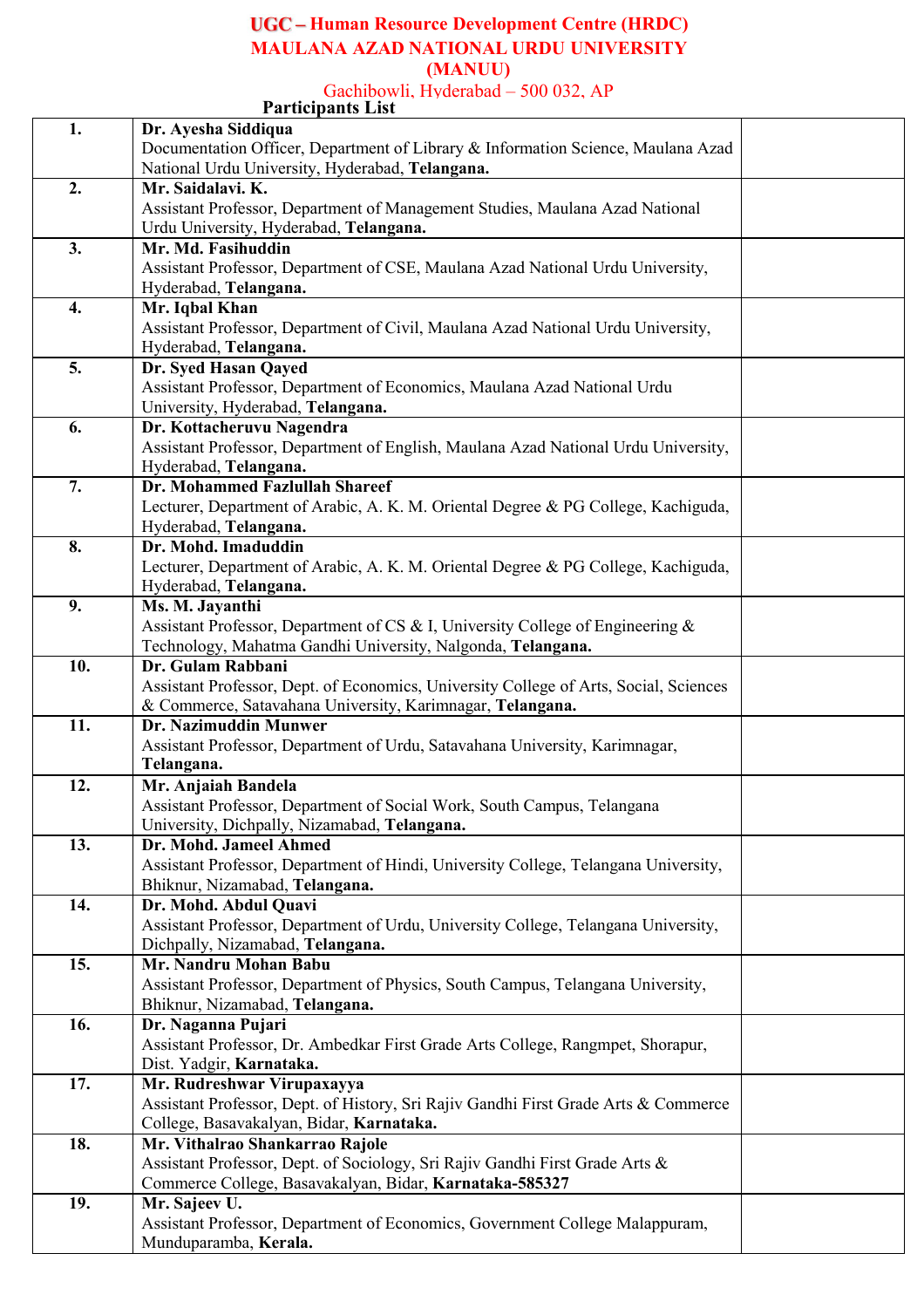### **Human Resource Development Centre (HRDC) MAULANA AZAD NATIONAL URDU UNIVERSITY (MANUU)** Gachibowli, Hyderabad – 500 032, AP

| 20. | Dr. Chaukate Prakash Pralhadrao                                                    |  |
|-----|------------------------------------------------------------------------------------|--|
|     | Assistant Professor, Department of Political Science, Mahatma Phule Mahavidyalaya, |  |
|     | Ahmedpur, Dist. Latur, Maharashtra.                                                |  |
| 21. | Dr. Sudarshan Sambhajirao Pedge                                                    |  |
|     | Head & Assistant Professor, Department of Zoology, Kai. Rasika Mahavidyalaya,      |  |
|     | Deoni, Dist. Latur, Maharashtra.                                                   |  |
| 22. | Mr. Atish Chandrakant Akade                                                        |  |
|     | Assistant Professor, Department of English, Mahatma Phule, Mahavidyalaya,          |  |
|     | Ahmedpur, Dist. Latur, Maharashtra.                                                |  |
| 23. | Ms. Ragini C. Patil                                                                |  |
|     | Assistant Professor, Department of Applied Chemistry, Namdeorao Poreddiwar         |  |
|     | College of Engg. & Technology, Gadchiroli, Maharashtra.                            |  |
| 24. | Mr. Raut Shriram Dagadu                                                            |  |
|     | Assistant Professor, Department of Computer Science, Solapur University, Solapur,  |  |
|     | Maharashtra.                                                                       |  |
| 25. | Dr. Seema Habib Isa                                                                |  |
|     | Assistant Professor, Department of Chemistry, K. M. E. Society's G. M. Momin       |  |
|     | Women's College, Bhiwandi, Maharashtra.                                            |  |
| 26. | <b>Ms. Tanwin Asmat Pawle</b>                                                      |  |
|     | Assistant Professor, Department of Physics, K. M. E. Society's G. M. Momin         |  |
|     | Women's College, Bhiwandi, Maharashtra.                                            |  |
| 27. | Dr. Sunil Vishwanath Modak                                                         |  |
|     | Assistant Professor, Department of Botany, B. Raghunath ACS College, Parbhani,     |  |
|     | Maharashtra.                                                                       |  |
| 28. | Dr. Arif Shoukat Mahat                                                             |  |
|     | Assistant Professor, Department of Hindi, Vivekanand College, Kolhapur,            |  |
|     | Maharashtra.                                                                       |  |
| 29. | Dr. Sarita Babasaeb Bidkar                                                         |  |
|     | Assistant Professor, Department of Hindi, Dr. Ghali College, Gadhinglaj, Dist.     |  |
|     | Kolhapur, Maharashtra.                                                             |  |
| 30. | Dr. Pallavi Narayanrao Chavan                                                      |  |
|     | Assistant Professor, Department of Zoology, S. G. B. S. Mahavidyalaya, Purna,      |  |
|     | Nanded, Maharashtra.                                                               |  |
| 31. | Mr. Kazi Zaki Abdulhai                                                             |  |
|     | Assistant Professor, Department of English, Sharad Chandra Mahavidyalaya,          |  |
|     | Shiradhon, Tq. Kallamb, Dist. Osmanabad, Maharashtra.                              |  |
| 32. | Dr. Ahmad Shamshad                                                                 |  |
|     | Assistant Professor, Department of Political Science, AKI's Poona College of Arts, |  |
|     | Science & Commerce, Camp, Pune, Maharashtra.                                       |  |
| 33. | Dr. Aftab Alam                                                                     |  |
|     | Assistant Professor, Dept. of Economics, Faculty of Commerce, Abeda Inamdar        |  |
|     | Senior College, K.B.Hidayatullah Road, Azam Campus, Camp, Pune, Maharashtra.       |  |
| 34. | Dr. Chougule Manik Ananda                                                          |  |
|     | Assistant Professor, Dept. of Physics, Anandibai Raorane Arts, Commerce & Science  |  |
|     | College, Vaibhavwadi, Sindhudurg, Maharashtra.                                     |  |
| 35. | Mr. Sonkamble Ratnadeep Yadavrao                                                   |  |
|     | Assistant Professor, Rajarshi Shahu Law College, Barshi,                           |  |
|     | Dist. Solapur, Maharashtra.                                                        |  |
| 36. | Mr. Mujahid Pasha Syed                                                             |  |
|     | Assistant Professor, Department of Computer Science & Engg., MANUU Polytechnic     |  |
|     | Darbhanga, Bihar.                                                                  |  |
| 37. | Mr. Tufail Ahmad Zulfi                                                             |  |
|     | Assistant Professor, Department of Electronics & Communication Engineering,        |  |
|     | MANUU Polytechnic Darbhanga, Bihar.                                                |  |
|     |                                                                                    |  |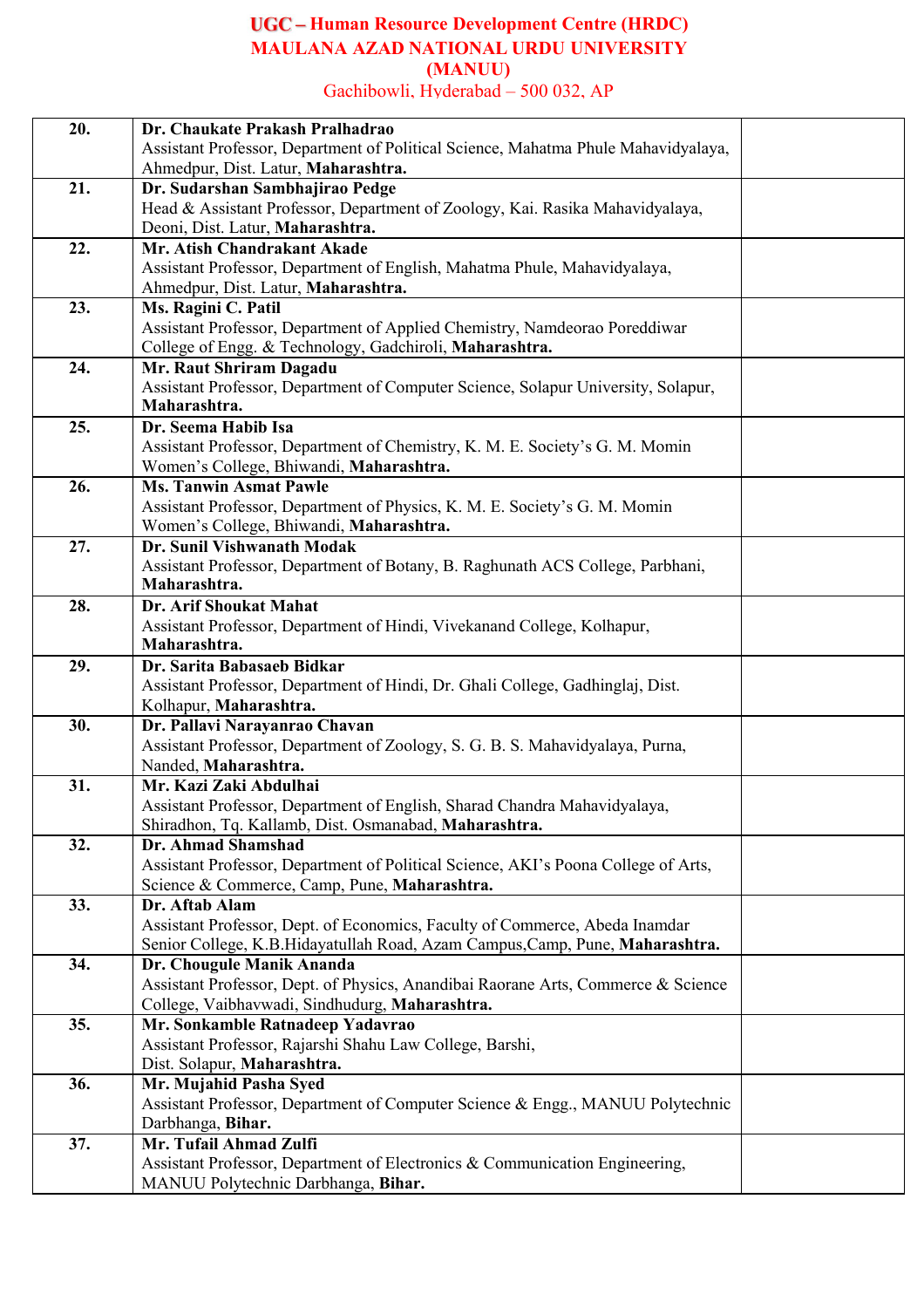# **Human Resource Development Centre (HRDC) MAULANA AZAD NATIONAL URDU UNIVERSITY (MANUU)** Gachibowli, Hyderabad – 500 032, AP

| 1.                 | Ms. Afrah Fathima, Assistant Professor, Department of CS & IT, Maulana<br>Azad National Urdu University, Hyderabad, Telangana.                          |  |
|--------------------|---------------------------------------------------------------------------------------------------------------------------------------------------------|--|
| 2.                 | Ms. Ismat Fathima, Assistant Professor, Dept. of E & CE, Maulana Azad<br>National Urdu University, Hyderabad, Telangana.                                |  |
| 3.                 | Mr. Ahmad Talha Siddiqui, Assistant Professor, Department of CS & IT,<br>Maulana Azad National Urdu University, Hyderabad, Telangana.                   |  |
| $\boldsymbol{4}$ . | Mr. Mohd. Rafeeq, Assistant Professor, Dept. Of CS & IT, Maulana Azad<br>National Urdu University, Hyderabad, Telangana.                                |  |
| 5.                 | Mr. Mirza Vilayath Ali Baig, Assistant Professor, Department of CE,<br>Maulana Azad National Urdu University, Hyderabad, Telangana.                     |  |
| 6.                 | Ms. Nida Yasmeen, Assistant Professor, Dept. of E & CE, Maulana Azad<br>National Urdu University, Hyderabad, Telangana.                                 |  |
| 7.                 | Mr. Syed Mohd. Fazal ul Haque, Assistant Professor, Department of CSE,<br>Polytechnic, Maulana Azad National Urdu University, Hyderabad, Telangana.     |  |
| 8.                 | Mr. Mohd. Yousuf, Assistant Professor, Department of IT, Polytechnic,<br>Maulana Azad National Urdu University, Hyderabad, Telangana.                   |  |
| 9.                 | Ms. Safia Shaik, Assistant Professor, Dept. of E & CE, Maulana Azad<br>National Urdu University, Hyderabad, Telangana.                                  |  |
| 10.                | Dr. Rizwan Ul Haq Ansari, Assistant Professor, Department of Physics,<br>Maulana Azad National Urdu University, Hyderabad, Telangana.                   |  |
| 11.                | Mr. A. M. S. Hasan Qadri, Assistant Professor, Department of ICE<br>Polytechnic, Maulana Azad National Urdu University, Hyderabad, Telangana.           |  |
| 12.                | Ms. Geeta Pattun, Assistant Professor Department of CS & IT, Maulana Azad<br>National Urdu University, Hyderabad, Telangana.                            |  |
| 13.                | Dr. Masroor Fatima, Assistant Professor, Department of Zoology, Maulana<br>Azad National Urdu University, Hyderabad, Telangana.                         |  |
| 14.                | Smt. C. Shanthi, Assistant Professor of Political Science, Government Degree<br>College (W), Begumpet, Hyderabad, Telangana                             |  |
| 15.                | Ms. J. D. Saraswathi, Assistant Professor of Public Administration,<br>Government Degree College (W), Begumpet, Hyderabad, Telangana                    |  |
| 16.                | Sri D. Ramesh, Lecturer in Botany, Government Degree College,<br>Bhadrachalam, Khammam, Telangana                                                       |  |
| 17.                | Sri B. Jagadish, Lecturer in Library Science<br>Government Degree College, Bhadrachalam, Khammam, Telangana                                             |  |
| 18.                | Dr. M. Samatha, Assistant Professor of Telugu, Pingle Government Degree<br>College (W), Warangal, Telangana                                             |  |
| 19.                | Sri M. Chandra Shekhar, Assistant Professor of Telugu<br>Government Degree College, Mulugu, Warangal, Telangana                                         |  |
| 20.                | Dr. P. Balaraju, Lecturer in Botany, Government Degree College, Peddapalli,<br>Karimnagar, Telangana                                                    |  |
| 21.                | Dr. Ch. Krishna Reddy, Assistant Professor of Physical Education,<br>Government Degree College (W), Nalgonda, Telangana                                 |  |
| 22.                | Smt. K. Manjula, Assistant Professor of Chemistry, Government Degree<br>College (W), Nalgonda, Telangana                                                |  |
| 23.                | Dr. Bala Siddulu Malga, Assistant Professor, Department of Mathematics,<br>GITAM University, Medak, Telangana.                                          |  |
| 24.                | Ms. Javeria Uzma, Assistant Professor, Dept. of Biotechnology, University<br>College of Science, Telangana University, Dichpally, Nizamabad, Telangana. |  |
| 25.                | Ms. Talat Parveen, Lecturer in Physics, KVR Government College for<br>Women (A), Kurnool, Andhra Pradesh.                                               |  |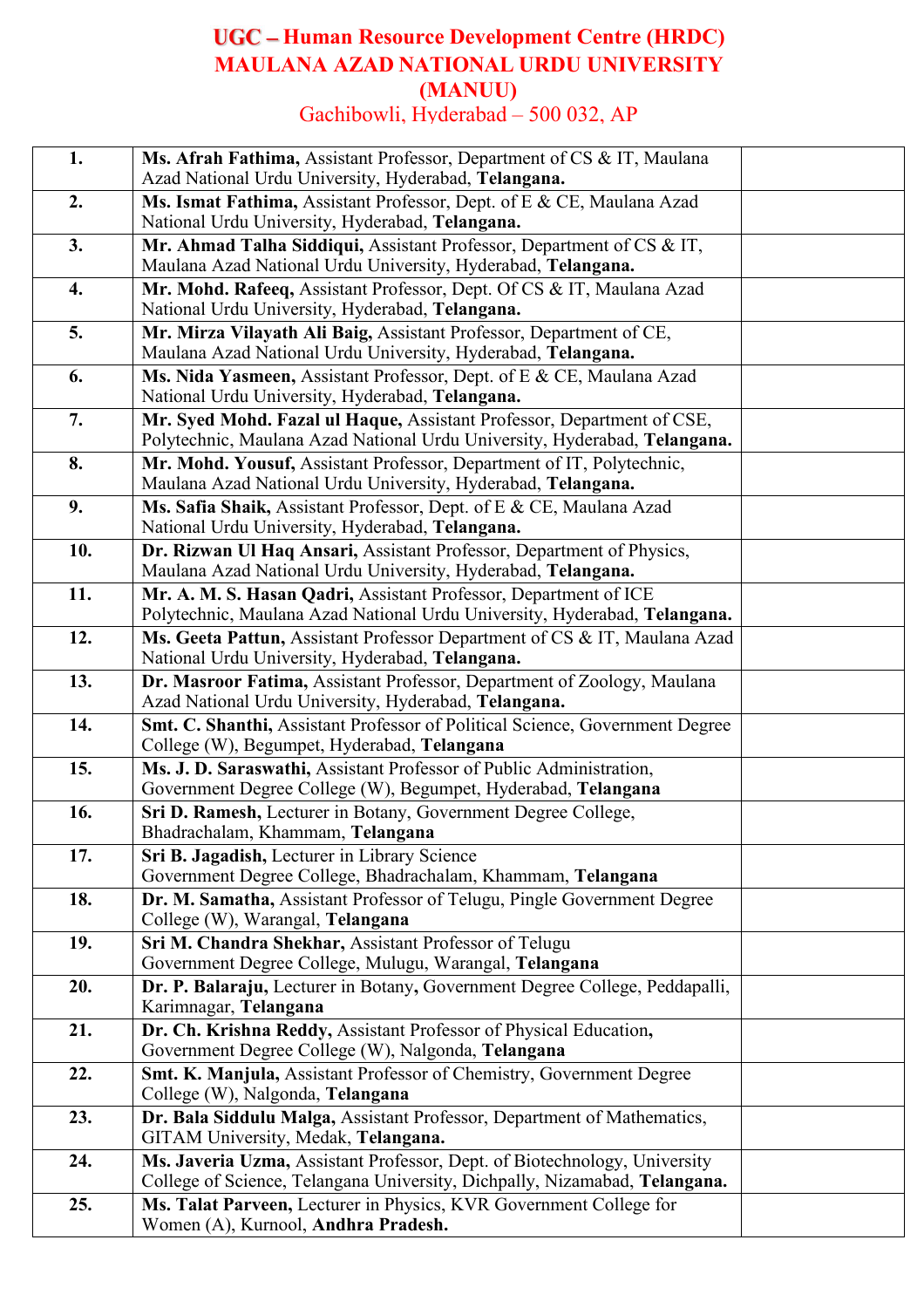# **Human Resource Development Centre (HRDC) MAULANA AZAD NATIONAL URDU UNIVERSITY (MANUU)** Gachibowli, Hyderabad – 500 032, AP

| 26. | <b>Smt. J. Hemalatha, Lecturer in Zoology, Government Degree College (M),</b><br>Kurnool, Andhra Pradesh.                                              |  |
|-----|--------------------------------------------------------------------------------------------------------------------------------------------------------|--|
| 27. | Smt. G. Radharamani, Lecturer in History, PSC & KVSC Government<br>Degree College (M), Kurnool, Andhra Pradesh.                                        |  |
| 28. | Dr. M. Balaraju, Lecturer in Chemistry, Government College, Nandyal,<br>Kurnool, Andhra Pradesh.                                                       |  |
| 29. | Dr. M. Mallikarjuna, Lecturer in Commerce<br>Government Degree College Urvakonda, Anantapur, Andhra Pradesh.                                           |  |
| 30. | Dr. N. Moses, Assistant Professor, Department of Commerce, Rayalaseema<br>University, Kurnool, Andhra Pradesh.                                         |  |
| 31. | Mr. Mani Kumar Velugula, Assistant Professor, Department of Mech. Eng.,<br>JNTUK University College of Engineering, Vizianagaram, Andhra Pradesh.      |  |
| 32. | Mr. Shaik Hussain Vali, Asst. Prof., Dept. of Electrical & Electronics Eng.,<br>JNTUK University College of Engineering, Vizianagaram, Andhra Pradesh. |  |
| 33. | Dr. Syed Nurussyidyn Madani, Assistant Professor, Department of Civil<br>Engineering, MANUU Polytechnic, Nagarbhavi, Bangalore, Karnataka.             |  |
| 34. | Dr. Mohammad Shahjade, Assistant Professor, Department of Mathematics,<br>MANUU Polytechnic, Nagarbhavi, Bangalore, Karnataka.                         |  |
| 35. | Mr. Mahboob Ul Haque, Assistant Professor, Department of ECE, MANUU<br>Polytechnic, Nagarbhavi, Bangalore, Karnataka.                                  |  |
| 36. | Ms. Ku-Totwad Chhaya Sheshrao, Assistant Professor, Department of Hindi,<br>Lokmanya Mahavidyalaya, Sonkhed, Loha, Nanded, Maharashtra.                |  |
| 37. | Dr. Kurundkar Gajanan Dattatray, Assistant Professor, Dept. of Computer<br>Science, Shri Guru Buddiswami College, Purna, Nanded, Maharashtra.          |  |
| 38. | Ms. Neeta Tukaram Shende, Assistant Professor, Dept. of Civil Engg.,<br>Namdeorao Poreddiwar College of Engg. & Tech., Gadchiroli, Maharashtra.        |  |
| 39. | Mr. Sandeep N. Choudhary, Assistant Professor, Dept. of Applied Physics,<br>Namdeorao Poreddiwar College of Engg. & Tech., Gadchiroli, Maharashtra.    |  |
| 40. | Mr. Narayankar Dhondeshwar Shivaji, Assi. Prof., Dept. of Geography,<br>Sholapur Social Associations Arts and Comm.College, Solapur, Maharashtra.      |  |
| 41. | Mr. Meraj Bubere, Assistant Professor, Department of Mathematics, K. M. E.<br>Societys G. M. Momin Womens College Bhiwandi, Maharashtra.               |  |
| 42. | Dr. Nooruddin Shaikh, Assistant Professor, Department of Islamic Studies,<br>K. M. E. Societys G. M. Momin Womens College Bhiwandi, Maharashtra.       |  |
| 43. | Mr. Darak Mahesh Shyamsunder, Assis. Prof., School of Computational<br>Sciences, S.R.T.M. University, Vishnupuri, Nanded, Maharashtra.                 |  |
| 44. | Dr. Sumanth G. Tugaonkar, Assistant Professor, Department of Botany,<br>Indira Gandhi Sr. College CIDCO, Nended, Maharashtra.                          |  |
| 45. | Dr. Ulgade Laxman Kashinath, Assistant Professor & Head, Dept. of Public<br>Administration, Shri Havagiswami College, Udgir, Latur, Maharashtra.       |  |
| 46. | Dr. Aftab Ahmad Sulaiman, Assistant Professor, Department of Engineering<br>Chemistry, MANUU Polytechnic Darbhanga, Bihar.                             |  |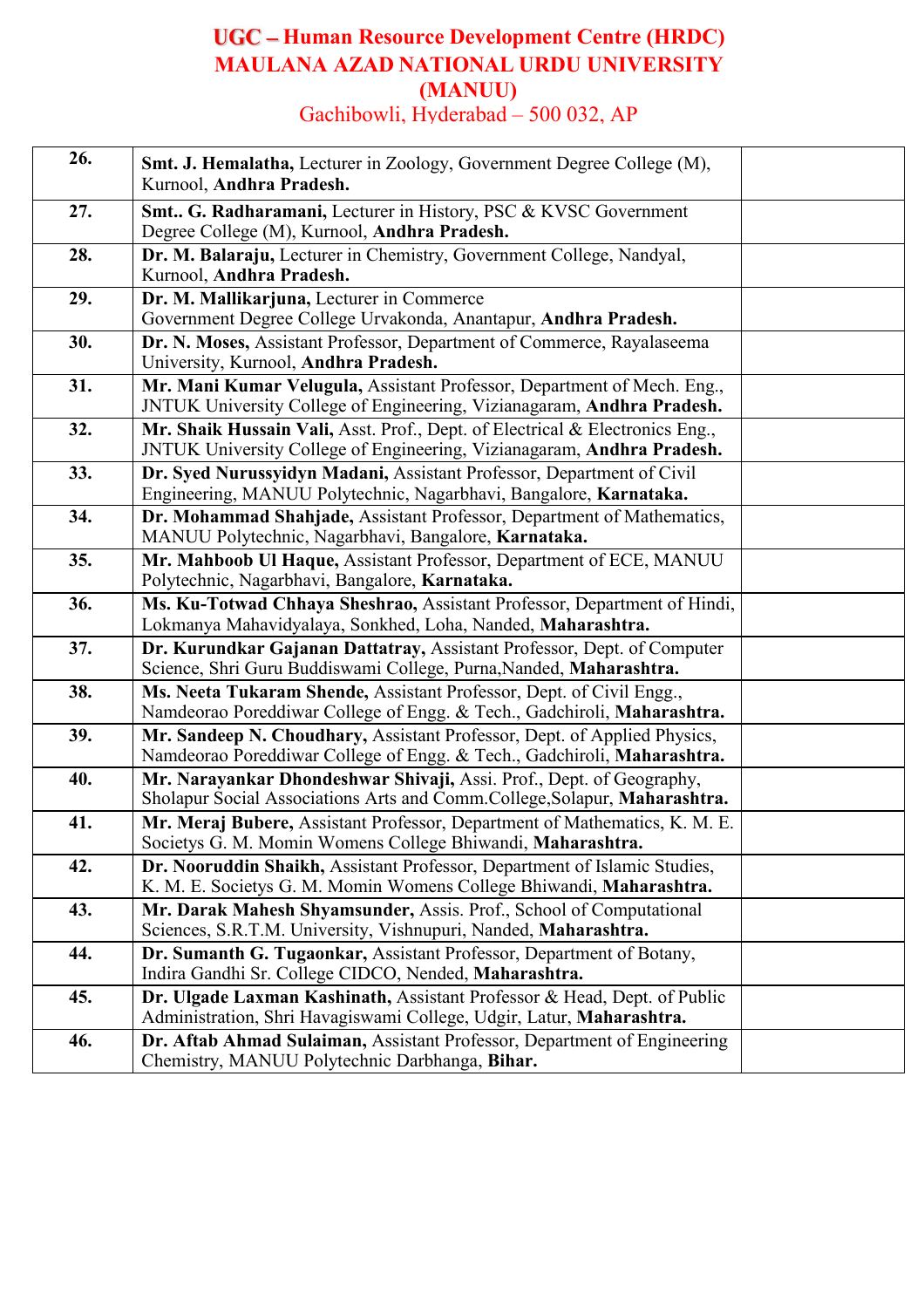### **Human Resource Development Centre (HRDC) MAULANA AZAD NATIONAL URDU UNIVERSITY (MANUU)**

Gachibowli, Hyderabad – 500 032, AP

| 1.  | Mr. Fasalurahman P. K. Patterkadavan                                                                                      |  |
|-----|---------------------------------------------------------------------------------------------------------------------------|--|
|     | Assistant Professor, Department of Economics, Maulana Azad National Urdu University,                                      |  |
|     | Hyderabad, Telangana.                                                                                                     |  |
| 2.  | Dr. Abdul Jabbar .S                                                                                                       |  |
|     | Assistant Professor, Department of Education & Training, Maulana Azad National Urdu                                       |  |
|     | University, Hyderabad, Telangana.                                                                                         |  |
| 3.  | Dr. Md. Afroz Alam                                                                                                        |  |
|     | Assistant Professor, Department of Education & Training, Maulana Azad National Urdu                                       |  |
|     | University, Hyderabad, Telangana.                                                                                         |  |
| 4.  | Dr. Saheed                                                                                                                |  |
|     | Assistant Professor, Department of Sociology, Maulana Azad National Urdu University,                                      |  |
|     | Hyderabad, Telangana.                                                                                                     |  |
| 5.  | Dr. Md. Aftab Alam                                                                                                        |  |
|     | Assistant Professor, Department of Social Work, Maulana Azad National Urdu University,                                    |  |
|     | Hyderabad, Telangana.                                                                                                     |  |
| 6.  | Ms. Shabana Farheen                                                                                                       |  |
|     | Assistant Professor, Department of Political Science, Maulana Azad National Urdu University,                              |  |
|     | Hyderabad, Telangana.                                                                                                     |  |
| 7.  | Mr. A. Subash                                                                                                             |  |
|     | Assistant Professor, H.K.Sherwani Centre for Deccan Studies, Maulana Azad National Urdu                                   |  |
|     | University, Hyderabad, Telangana.                                                                                         |  |
| 8.  | Mr. Mohammad Islam                                                                                                        |  |
|     | Assistant Professor, Department of CS & IT, Maulana Azad National Urdu University,                                        |  |
|     | Hyderabad, Telangana.                                                                                                     |  |
| 9.  | Mr. Mohatesham Pasha Quadri                                                                                               |  |
|     | Assistant Professor, Department of CS & IT, Maulana Azad National Urdu University,                                        |  |
|     | Hyderabad, Telangana.                                                                                                     |  |
| 10. | Dr. Subhash Alha                                                                                                          |  |
|     | Assistant Professor,, Department of Mathematics, Maulana Azad National Urdu University,                                   |  |
|     | Hyderabad, Telangana.                                                                                                     |  |
| 11. | Dr. K. Padmavathi                                                                                                         |  |
|     | Lecturer, Head of the Department of Chemistry, MVS Government Degree College,                                             |  |
|     | Mahabubnagar, Telangana.                                                                                                  |  |
| 12. | Ms. G. Varalaxmi                                                                                                          |  |
|     | <b>Assistant Professor</b>                                                                                                |  |
|     | Department of English, Government Degree College, Paloncha, Telangana.                                                    |  |
| 13. | Ms. P. Sujatha                                                                                                            |  |
|     | Assistant Professor, Department of Political Science, Government Degree College,                                          |  |
|     | Zaheerabad, Telangana.                                                                                                    |  |
| 14. | Dr. B. Swarupa                                                                                                            |  |
|     | Assistant Professor, Department of Telugu, Government Degree College, Bhadrachalam,                                       |  |
|     | Telangana.                                                                                                                |  |
| 15. | Dr. M. Sreeramulu                                                                                                         |  |
|     | Assistant Professor, Department of Law, S. K. University, Anantapur,                                                      |  |
|     | Andhra Pradesh.                                                                                                           |  |
| 16. | Dr. D. R. Srinivasan                                                                                                      |  |
|     | Assistant Professor, Department of Mechanical Engineering, JNTUA College of Engineering                                   |  |
|     | Puliendula, Andhra Pradesh.                                                                                               |  |
| 17. | Ms. Sujatha Azmira                                                                                                        |  |
|     | <b>Assistant Professor</b>                                                                                                |  |
|     | Department of Telugu, ANR College, Gudivada, Krishna Dist. Andhra Pradesh.                                                |  |
| 18. | Dr. Ritesh Kumar                                                                                                          |  |
|     | Assistant Professor of Physics, MANUU Polytechnic, Nagarbhavi, Bangalore, Karnataka.                                      |  |
|     |                                                                                                                           |  |
| 19. | Mr. Chelluri Saikrishna                                                                                                   |  |
|     | Assistant Professor, Department of Civil Engineering, MANUU Polytechnic, Nagarbhavi,                                      |  |
|     | Bangalore, Karnataka.                                                                                                     |  |
| 20. | Dr. Layak Ali                                                                                                             |  |
|     | Assistant Professor, Department of ECE, School of Engineering, Central University of<br>Karnataka, Kalaburagi, Karnataka. |  |
| 21. | Mr. Rajkumar V.                                                                                                           |  |
|     | Librarian, Department of Library Science, Sri Rajiv Gandhi First Grade Arts & Commerce                                    |  |
|     | Degree College, Basavakalyan, Karnataka.                                                                                  |  |
|     |                                                                                                                           |  |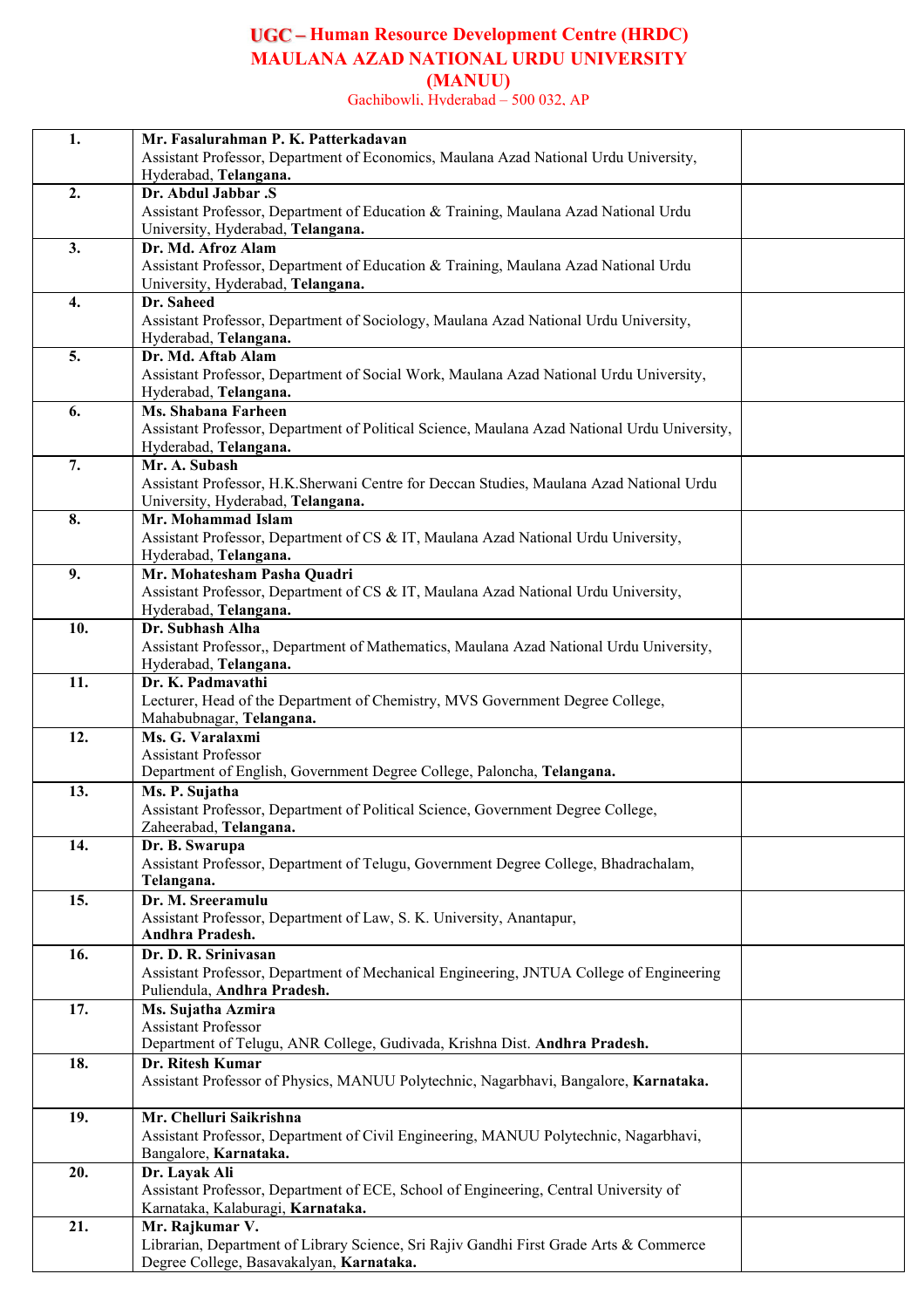**Human Resource Development Centre (HRDC) MAULANA AZAD NATIONAL URDU UNIVERSITY (MANUU)**

Gachibowli, Hyderabad – 500 032, AP

| 22. | Mr. Abdulrub Bin Mohsin                                                                                                      |
|-----|------------------------------------------------------------------------------------------------------------------------------|
|     | Assistant Professor, Department of Computer Science, MANUU Polytechnic, Darbhanga,<br>Bihar.                                 |
| 23. | Dr. Bakhteyar Ahmad                                                                                                          |
|     | Assistant Professor,                                                                                                         |
|     | College of Teacher Education, MANUU, CTE, Darbhanga, Bihar.                                                                  |
| 24. | Dr. Aliya Meraj Sayyed                                                                                                       |
|     | Head & Associate Professor, Department of Hindi, Smt. Sushiladavi Deshmukh Mahila                                            |
|     | Mahavidyalaya, Latur, Maharashtra.                                                                                           |
| 25. | Dr. Shaikh Afsar Nawaboddin<br><b>Assistant Professor.</b>                                                                   |
|     | Department of English, Azad Mahavidyalaya, Ausa, Latur, Maharashtra.                                                         |
| 26. | Dr. Satish Bhaurao Chavhan                                                                                                   |
|     | Head & Assistant Professor, Department of Mathematics, Digambrrao Bindu Arts, Commerce                                       |
|     | & Science College, Bhokar, Nanded, Maharashtra.                                                                              |
| 27. | Dr. Sachin Vishwanath Tawade                                                                                                 |
|     | Head & Assistant Professor, Department of Botany, Digambarrao Bindu Arts & Commerce                                          |
|     | College, Bhokar, Nanded, Maharashtra.                                                                                        |
| 28. | Mr. Pawar Shripati Ankush Rao                                                                                                |
|     | Head & Assistant Professor, Department of Economics, Shahir Annabhau Sathe                                                   |
|     | Mahavidyalaya, Mukhed, Nanded, Maharashtra.                                                                                  |
| 29. | Mr. Chondikar Prakash                                                                                                        |
|     | Librarian,                                                                                                                   |
|     | Shahir Annabhau Sathe Mahavidyalaya, Mukhed, Nanded, Maharashtra.                                                            |
| 30. | Mr. Mangnale Shivraj Subhanrao<br>Assistant Professor, Department of English, Shri Sant Gadge Maharaj College, Loha, Nanded, |
|     | Maharashtra.                                                                                                                 |
| 31. | Mr. Naik Nivrutti Uttamrao                                                                                                   |
|     | Assistant Professor, Department of History, Gramin Mahavidyalaya Vasantnagar, Mukhed,                                        |
|     | Nanded, Maharashtra.                                                                                                         |
| 32. | Dr. Dhumal Asha Gangadharrao                                                                                                 |
|     | Assistant Professor, Department of English, Lokmanya Mahavidyalaya Sonkhed, Loha,                                            |
|     | Nanded, Maharashtra.                                                                                                         |
| 33. | Dr. Sajed Amar Chaus                                                                                                         |
|     | I/c Principal, Sharadchandra Mahavidhyalaya Shiradhon, Osmanabad,                                                            |
|     | Maharashtra.                                                                                                                 |
| 34. | Mr. Sayyed Rabbani Rashid                                                                                                    |
|     | Assistant Professor, Department of Political Science, Sharadchandra Mahavidhyalaya<br>Shiradhon, Osmanabad, Maharashtra.     |
| 35. | Ms. Sayyed Samina Nabisab                                                                                                    |
|     | Librarian, Department of Lib. & Inf. Science, Sharadchandra Mahavidhyalaya Shiradhon,                                        |
|     | Osmanabad, Maharashtra.                                                                                                      |
| 36. | Mr. Showkat Ahmad Ahanger                                                                                                    |
|     | Assistant Professor, Department of English, MANUU-ASCW, Badgam, Srinagar, Kashmir.                                           |
|     |                                                                                                                              |
| 37. | Mr. Khanday Pervaiz Ahmad                                                                                                    |
|     | Assistant Professor, Department of History, MANUU-ASCW, Badgam, Srinagar, Kashmir.                                           |
| 38. | Mr. Lingaraj Mallik                                                                                                          |
|     | Assistant Professor, Department of Economics, MANUU-ASCW, Badgam, Srinagar,                                                  |
|     | Kashmir.                                                                                                                     |
| 39. | Mr. Junaid Khan                                                                                                              |
|     | Assistant Professor,                                                                                                         |
|     | Department of Public Administration, MANUU-ASCW, Badgam, Srinagar, Kashmir.                                                  |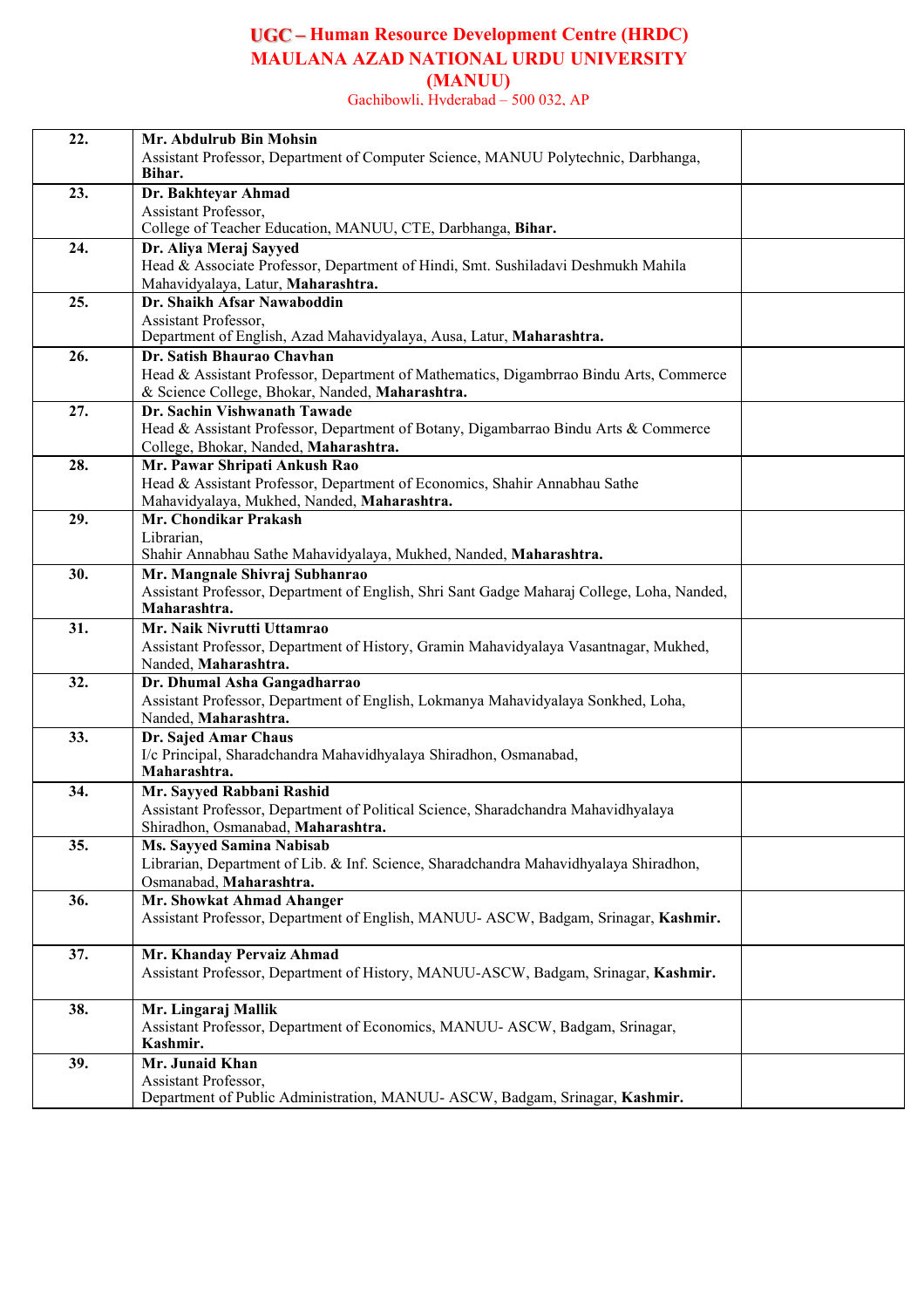#### **Human Resource Development Centre (HRDC) MAULANA AZAD NATIONAL URDU UNIVERSITY (MANUU)** Gachibowli, Hyderabad – 500 032, AP Attendance: **Refresher Course for Teacher Educators w.e.f 11 th to 31 st July, 2016**

| 1.  | Dr. Akthar Parveen                                                                   |  |
|-----|--------------------------------------------------------------------------------------|--|
|     | Assistant Professor, Department of Education & Training, Maulana Azad National       |  |
|     | Urdu University, Hyderabad, Telangana.                                               |  |
| 2.  | Dr. Najma Begum                                                                      |  |
|     | Assistant Professor, Department of Education & Training, Maulana Azad National       |  |
|     | Urdu University, Hyderabad, Telangana.                                               |  |
| 3.  | Dr. V. S. Sumi                                                                       |  |
|     | Assistant Professor, Department of Education & Training, Maulana Azad National       |  |
|     | Urdu University, Hyderabad, Telangana.                                               |  |
| 4.  | Dr. Sameena Basu                                                                     |  |
|     | Assistant Professor, Department of Education & Training, Maulana Azad National       |  |
|     | Urdu University, Hyderabad, Telangana.                                               |  |
| 5.  | Mr. Pathan Md. Wasim Md. Shabbir                                                     |  |
|     | Assistant Professor, Department of Education & Training, Maulana Azad National       |  |
|     | Urdu University, Hyderabad, Telangana.                                               |  |
| 6.  | Mr. Sayyad Aman Ubed Ajgar Ali                                                       |  |
|     | Assistant Professor, Department of Education & Training, Maulana Azad National       |  |
| 7.  | Urdu University, Hyderabad, Telangana.<br>Dr. Viquar Unnisa                          |  |
|     | Assistant Professor, Department of Education & Training, Maulana Azad National       |  |
|     | Urdu University, Hyderabad, Telangana.                                               |  |
| 8.  | <b>Ms. Shakera Parveen</b>                                                           |  |
|     | Assistant Professor, Department of Education & Training, Maulana Azad National       |  |
|     | Urdu University, Hyderabad, Telangana.                                               |  |
| 9.  | Mr. Farhath Ali                                                                      |  |
|     | Assistant Professor, Department of Education & Training, Maulana Azad National       |  |
|     | Urdu University, Hyderabad, Telangana.                                               |  |
| 10. | Mrs. Taiyaba Nazli                                                                   |  |
|     | Assistant Professor, Department of Education & Training, Maulana Azad National       |  |
|     | Urdu University, Hyderabad, Telangana.                                               |  |
| 11. | Mr. Banwaree Lal Meena                                                               |  |
|     | <b>Assistant Professor</b>                                                           |  |
|     | DDE, Maulana Azad National Urdu University, Hyderabad, Telangana.                    |  |
| 12. | Dr. Sunkesula Mahamad Ali                                                            |  |
|     | UGC-DSRK Post Doctoral Fellow, Faculty of Education, Dr. B. R. Ambedkar Open         |  |
|     | University, Jubilee Hills, Hyderabad, Telangana.                                     |  |
| 13. | Dr. V. Govinda Reddy                                                                 |  |
|     | Faculty Member, Department of Education, University College of Education, S. K.      |  |
|     | University, Ananthapuramu, Andhra Pradesh.                                           |  |
| 14. | Dr. D. Vishwa Prasad                                                                 |  |
|     | <b>Assistant Professor</b>                                                           |  |
|     | MANUU, College of Teacher Education, Bidar, Karnataka.                               |  |
| 15. | Mr. Bhimappa Rangannavar                                                             |  |
|     | <b>Assistant Professor</b><br>MANUU, College of Teacher Education, Bidar, Karnataka. |  |
|     | Mr. Naveen Kumar M.                                                                  |  |
| 16. |                                                                                      |  |
|     | <b>Assistant Professor</b><br>MANUU, College of Teacher Education, Bidar, Karnataka. |  |
| 17. | Mr. Shaikh Irfan Jamil                                                               |  |
|     | <b>Assistant Professor</b>                                                           |  |
|     | MANUU, College of Teacher Education, Bidar, Karnataka.                               |  |
|     |                                                                                      |  |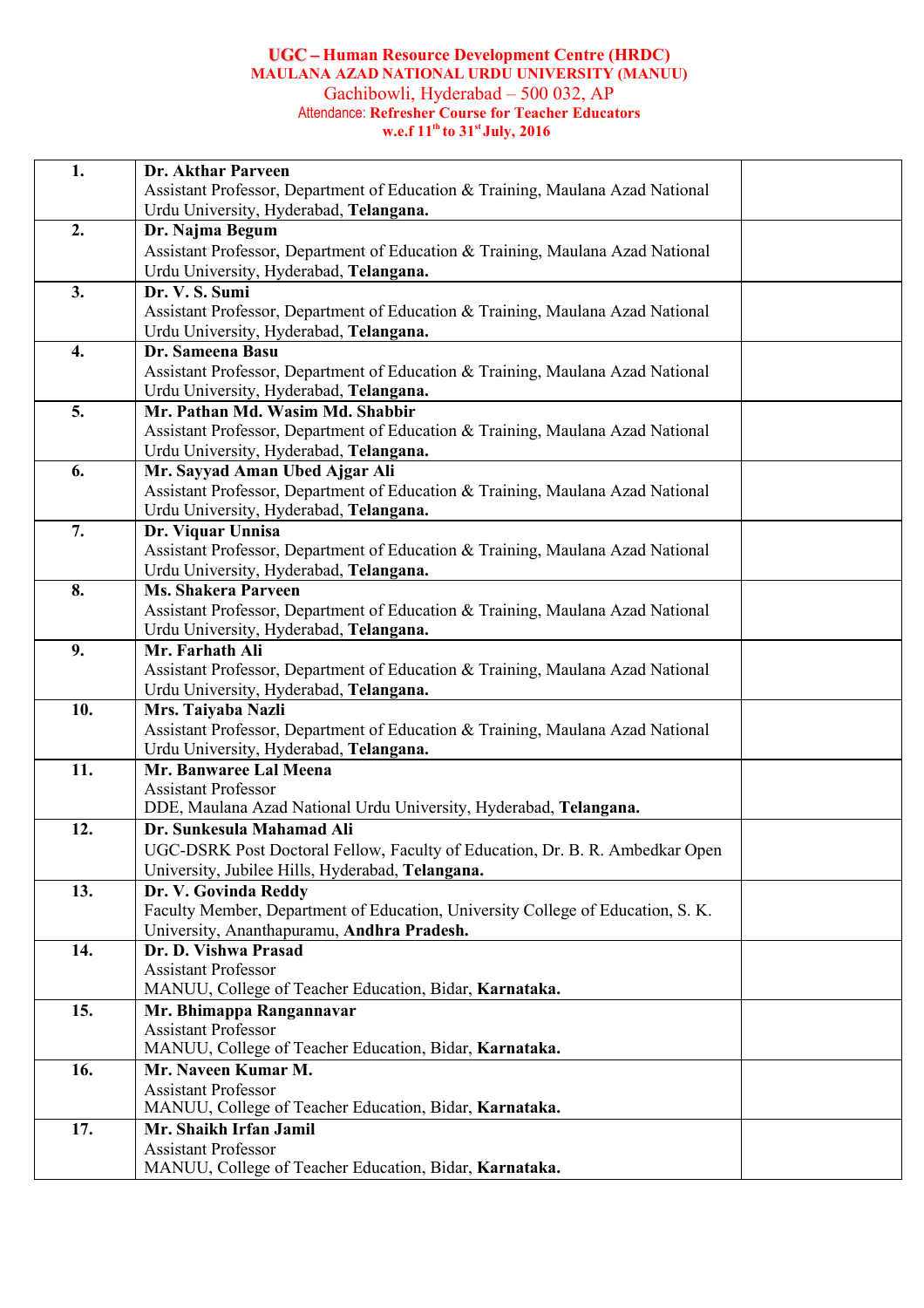#### **Human Resource Development Centre (HRDC) MAULANA AZAD NATIONAL URDU UNIVERSITY (MANUU)** Gachibowli, Hyderabad – 500 032, AP Attendance: **Refresher Course for Teacher Educators w.e.f 11 th to 31 st July, 2016**

| 18. | Mr. Prakash H. S.                                                                          |
|-----|--------------------------------------------------------------------------------------------|
|     | Assistant Professor, Department of Education, Hasanamba College of Education,              |
|     | Vidya Nagar, Hassan, Karnataka.                                                            |
| 19. | Dr. Dinesh M. K.                                                                           |
|     | Assistant Professor, Department of Education, JSS Institute of Education, Sakleshpur,      |
|     | Hassan, Karnataka.                                                                         |
| 20. | Ms. Veena Shivalingappa                                                                    |
|     | Assistant Professor, Department of Education, H.K.E.S. Basaveshwar College of              |
|     | Education, Bidar, Karnataka.                                                               |
| 21. | Smt. Shilpa Hippargi                                                                       |
|     | Assistant Professor, Department of Education, H.K.E.S. Basaveshwar College of              |
|     | Education, Bidar, Karnataka.                                                               |
| 22. | Dr. Mozaffar Islam                                                                         |
|     | <b>Assistant Professor</b>                                                                 |
|     | MANUU, College of Teacher Education, Hamid Colony, Nuh, Mewat, Haryana.                    |
| 23. | Mr. Md. Mozammil Hassan<br><b>Assistant Professor</b>                                      |
|     | MANUU, College of Teacher Education, Hamid Colony, Nuh, Mewat, Haryana.                    |
| 24. | <b>Mr. Mohammed Trique</b>                                                                 |
|     | <b>Assistant Professor</b>                                                                 |
|     | MANUU, College of Teacher Education, Hamid Colony, Nuh, Mewat, Haryana.                    |
| 25. | Dr. Mukesh Kumar Chandrakar                                                                |
|     | Assistant Professor, Department of Education, Guru Ghasidas Vishwavidyalaya,               |
|     | Koni, Bilaspur, Chhattisgarh.                                                              |
| 26. | Dr. Sanjay Sharma                                                                          |
|     | <b>Assistant Professor</b>                                                                 |
|     | Dr. Hari Singh Gour Vishwavidyalaya, Sagar, Madhya Pradesh.                                |
| 27. | Mr. Anil Kumar                                                                             |
|     | <b>Assistant Professor</b>                                                                 |
|     | MANUU, College of Teacher Education, Sambhal, Uttar Pradesh.                               |
| 28. | Mrs. Vijayata Perwez                                                                       |
|     | <b>Assistant Professor</b><br>MANUU, College of Teacher Education, Sambhal, Uttar Pradesh. |
| 29. | Mr. Pradeep Kumar                                                                          |
|     | <b>Assistant Professor</b>                                                                 |
|     | MANUU, College of Teacher Education, Sambhal, Uttar Pradesh.                               |
| 30. | Dr. Rafeedali E.                                                                           |
|     | <b>Assistant Professor</b>                                                                 |
|     | MANUU, College of Teacher Education, Srinagar, Jammu & Kashmir.                            |
| 31. | Dr. Khan Shahnaz Bano                                                                      |
|     | <b>Assistant Professor</b>                                                                 |
|     | MANUU, College of Teacher Education, Aurangabad, Maharashtra.                              |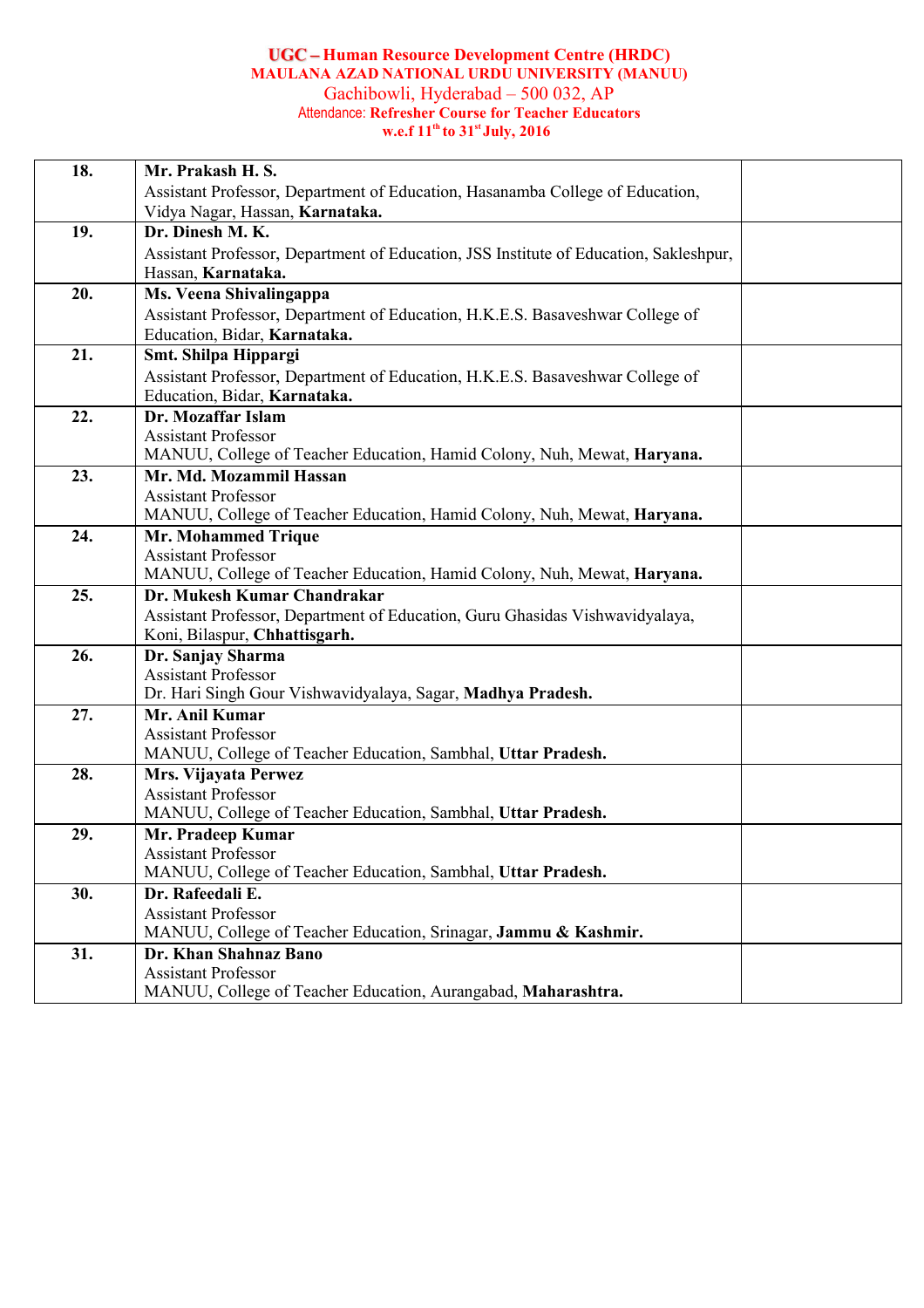## **Human Resource Development Centre (HRDC) MAULANA AZAD NATIONAL URDU UNIVERSITY (MANUU)** Gachibowli, Hyderabad – 500 032, AP

#### Attendance: **Refresher Course in Research Methodology in Social Sciences w.e.f 18 th August to 07 th September, 2016**

| 1.  | Ms. V. Ameetha                                                               |  |
|-----|------------------------------------------------------------------------------|--|
|     | Sr. Lecturer in Economics, S. N. V. Maha Vidyalaya, Exhibition Grounds,      |  |
|     | Hyderabad, Telangana.                                                        |  |
| 2.  | Dr. Uma Maheswari Bhrugubanda                                                |  |
|     | Assistant Professor, Department of Cultural Studies, EFL University,         |  |
|     | Hyderabad, Telangana.                                                        |  |
| 3.  | Dr. Naga Lakshmi Chelluri                                                    |  |
|     | Assistant Professor, Department of Sociology, University of Hyderabad,       |  |
|     | Hyderabad, Telangana.                                                        |  |
| 4.  | Dr. A. Renuka Devi                                                           |  |
|     | Assistant Director, Department of History, Dr. B. R. Ambedkar Open           |  |
|     | University, Regional Co-ordination Centre, Siddipet, Telangana.              |  |
| 5.  | Ms. Suma Scaria                                                              |  |
|     | Assistant Professor, Department of Economics, Central University of          |  |
|     | Karnataka, Gulbarga, Karnataka.                                              |  |
| 6.  | Mr. Prasad Rao Thota                                                         |  |
|     | Assistant Professor, Department of History, JNRM College, Aberdeen Bazar,    |  |
|     | South Andaman, Andaman & Nicobar Island.                                     |  |
| 7.  | <b>Ms. Sumalatha Bandi</b>                                                   |  |
|     | Lecturer in History                                                          |  |
|     | Government Degree College, Mulugu, Warangal, Telangana.                      |  |
| 8.  | Dr. Urooj Afshan Jabeen                                                      |  |
|     | Lecturer in Economics<br>Government Degree College (W), Nalgonda, Telangana. |  |
| 9.  | <b>Sri GVVSV Prasad Babu</b>                                                 |  |
|     | Lecturer in Commerce, Government Degree College, Narsipatnam,                |  |
|     | Visakhapatnam, Andhra Pradesh.                                               |  |
| 10. | Dr. M. Krishna Mohan                                                         |  |
|     | Lecturer in Economics, Government Degree College, Yellamanchili,             |  |
|     | Visakhapatnam, Andhra Pradesh.                                               |  |
| 11. | Mr. B. Sudhakara Reddy                                                       |  |
|     | Lecturer in Commerce                                                         |  |
|     | Government Degree College, Chebrole, Guntur, Andhra Pradesh.                 |  |
| 12. | Sri B. Vedantham                                                             |  |
|     | Lecturer in Economics                                                        |  |
|     | Government Degree College, Ulvapadu, Prakasam, Andhra Pradesh.               |  |
| 13. | Mr. C. Ravindra Reddy                                                        |  |
|     | Lecturer in Commerce                                                         |  |
|     | Government Degree College, Uravakonda, Anantapur, Andhra Pradesh.            |  |
| 14. | Sri J. Masthani                                                              |  |
|     | Lecturer in Commerce                                                         |  |
|     | Government Degree College (M), Kurnool, Andhra Pradesh.                      |  |
| 15. | Mr. D. Chandra Mouli Reddy                                                   |  |
|     | Assistant Professor, Department of Political Science, S.K. University,       |  |
|     | Anantapur, Andhra Pradesh.                                                   |  |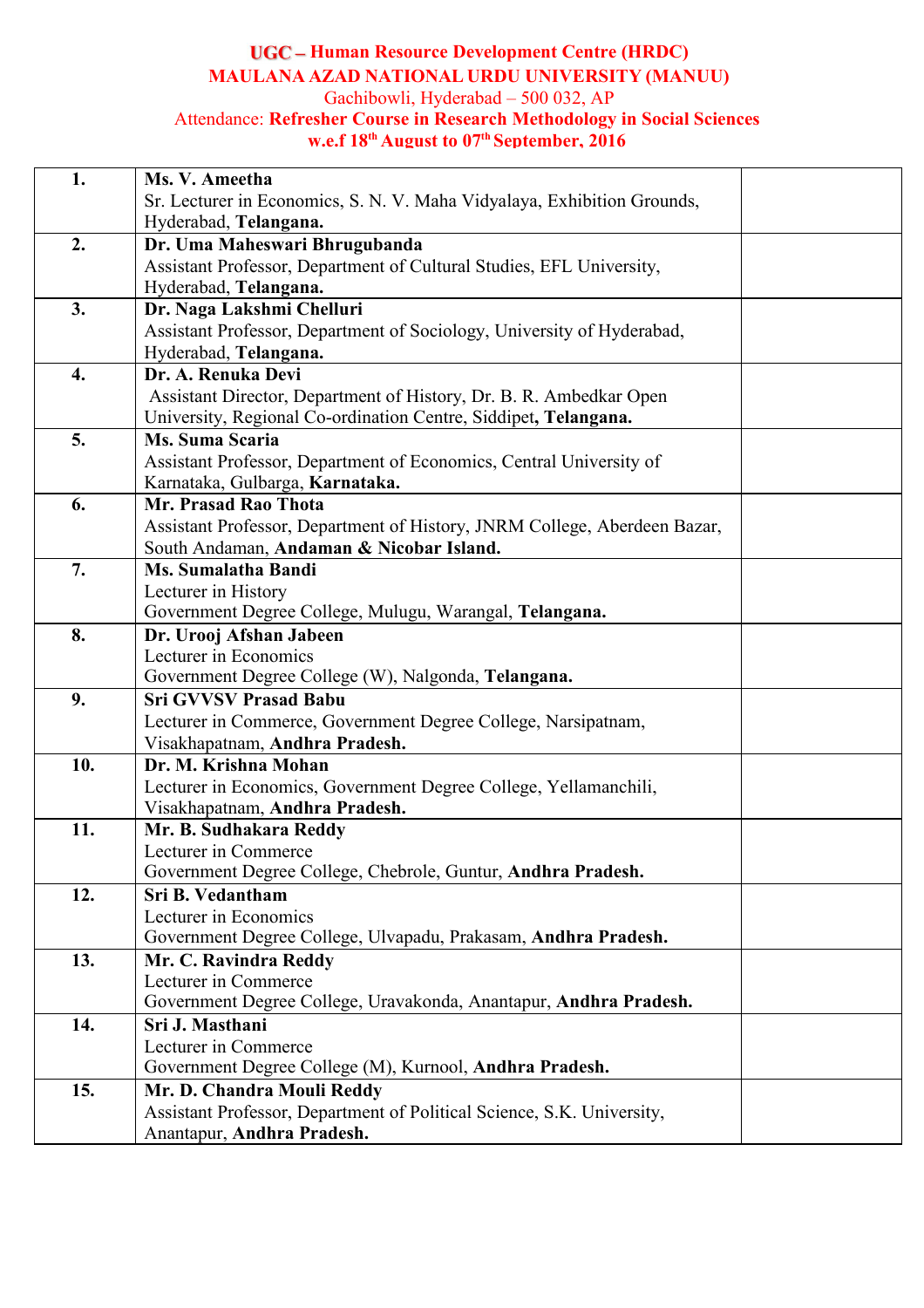### **Human Resource Development Centre (HRDC) MAULANA AZAD NATIONAL URDU UNIVERSITY (MANUU)** Gachibowli, Hyderabad – 500 032, AP Attendance: **Refresher Course in Research Methodology in Social Sciences**

# **w.e.f 18 th August to 07 th September, 2016**

| 16. | Dr. K. Venkata Reddy                                                                                         |  |
|-----|--------------------------------------------------------------------------------------------------------------|--|
|     | Lecturer cum Assistant Director, Department of CSSEIP, S.K. University,                                      |  |
|     | Anantapur, Andhra Pradesh.                                                                                   |  |
| 17. | Mr. Shivshanker Indudhar                                                                                     |  |
|     | Assistant Professor, Department of Political Science, Kaviratna Kalidas                                      |  |
|     | Degree College, Chitta Road, Bidar, Karnataka.                                                               |  |
| 18. | Mr. Mahesh Kumar M. Ganwar                                                                                   |  |
|     | Assistant Professor, Department of Sociology, HKE Society's, M.S.Irani                                       |  |
|     | Degree College Kalaburagi, Karnataka.                                                                        |  |
| 19. | Dr. Rajashekar V. Beernalli                                                                                  |  |
|     | Assistant Professor, Department of Economics, HKE Society's, M.S.Irani                                       |  |
|     | Degree College Kalaburagi, Karnataka.                                                                        |  |
| 20. | Mr. Nagappa Chavalkar                                                                                        |  |
|     | Assistant Professor, Department of Political Science, Government First Grade                                 |  |
|     | College, Shorapur, Yadagir, Karnataka.                                                                       |  |
| 21. | Ms. Medhavini S. Katti                                                                                       |  |
|     | Assistant Professor, Department of Economics, Government First Grade                                         |  |
|     | College, Shahapur, Yadagir, Karnataka.                                                                       |  |
| 22. | Mr. Ramesh T. Pote                                                                                           |  |
|     | Assistant Professor, Department of Economics, Government First Grade                                         |  |
|     | College, Shorapur, Yadagir, Karnataka.                                                                       |  |
| 23. | Mr. Hanumappa Malappa Waggar                                                                                 |  |
|     | Assistant Professor, Department of Political Science, Government First Grade                                 |  |
|     | College, Kembhavi, Shorapur, Yadagir, Karnataka.                                                             |  |
| 24. | <b>Dr. Govind Motiram</b>                                                                                    |  |
|     | Assistant Professor, Department of Economics, Kaviratna Kalidas Degree                                       |  |
|     | College, Chitta Road, Bidar, Karnataka.                                                                      |  |
| 25. | Mr. Rose G.                                                                                                  |  |
|     | Assistant Professor, Department of Politics & International Studies,                                         |  |
| 26. | Pondicherry Central University, Puducherry.<br>Mr. N Ramesh Kumar                                            |  |
|     |                                                                                                              |  |
|     | Assistant Professor, Department of History, Government Arts College,<br>(Autonomous) Kumbakonam, Tamil Nadu. |  |
| 27. | Ms. Juby John                                                                                                |  |
|     | Assistant Professor, Department of History, U.C. College, Aluva, Mahatma                                     |  |
|     | Gandhi University, Kottayam, Kerala.                                                                         |  |
| 28. | Dr. Dhotre Laxmi Nilkanthrao                                                                                 |  |
|     | Assistant Professor, Department of History, Smt. Sushila Devi Deshmukh                                       |  |
|     | Mahila College, Latur, Maharashtra.                                                                          |  |
| 29. | Ms. Shalinee Uttamrao Kadam                                                                                  |  |
|     | Assistant Professor, Department of Economics, Swami Ramanand Teerth                                          |  |
|     | Marathwada University, Nanded, Maharashtra.                                                                  |  |
| 30. | Dr. Kadam Vasant Vankatrao                                                                                   |  |
|     | Assistant Professor, Department of History, H.J.P. Mahavidyalaya,                                            |  |
|     | Himayatnagar, Nanded, Maharashtra.                                                                           |  |
|     |                                                                                                              |  |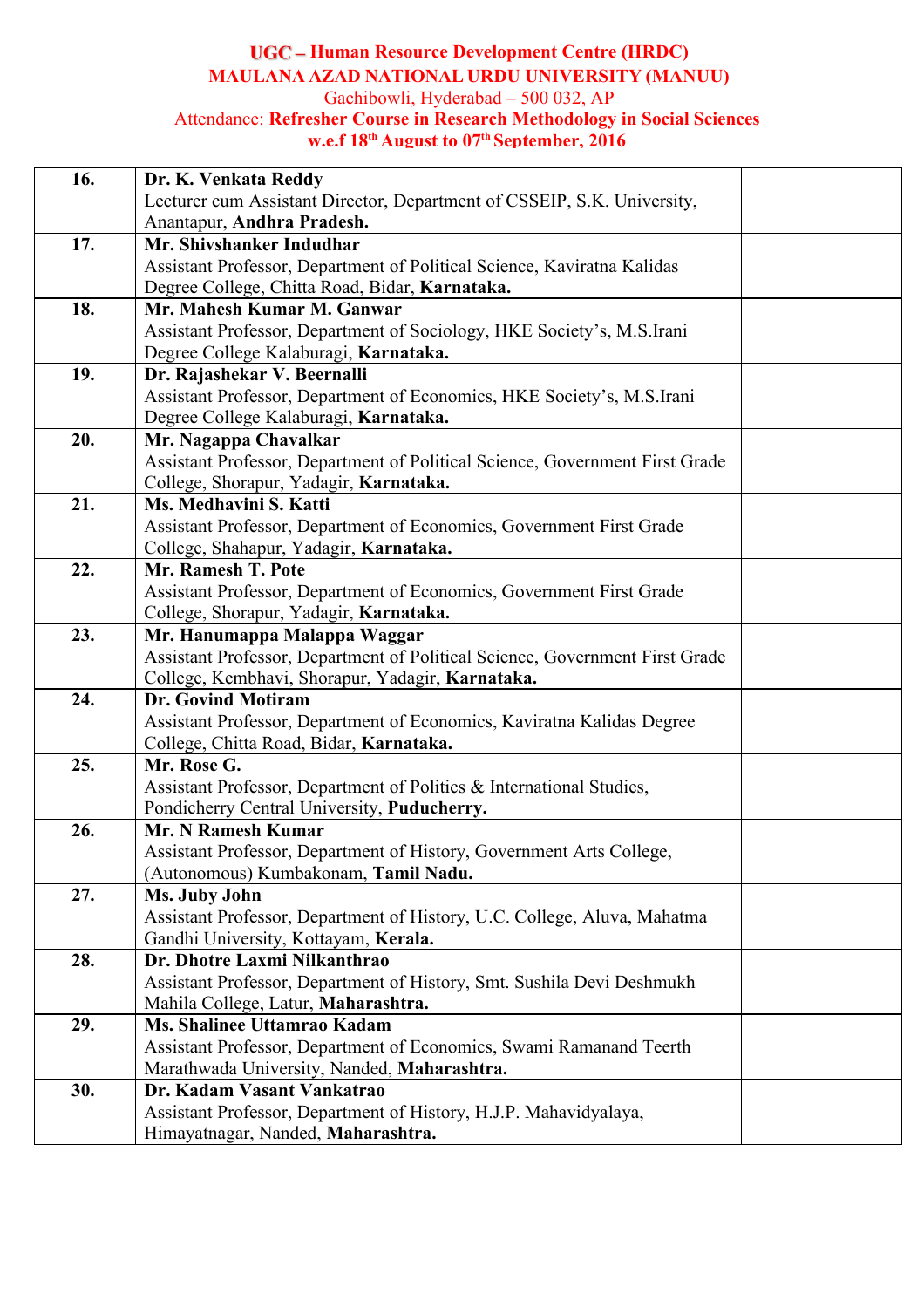### **Human Resource Development Centre (HRDC) MAULANA AZAD NATIONAL URDU UNIVERSITY (MANUU)** Gachibowli, Hyderabad – 500 032, AP Attendance: **Refresher Course in Research Methodology in Social Sciences w.e.f 18 th August to 07 th September, 2016**

| 31. | Dr. Dongare Laxman Bhimrao                                                  |  |
|-----|-----------------------------------------------------------------------------|--|
|     | Assistant Professor, Department of Political Science, H.J.P. Mahavidyalaya, |  |
|     | Himayatnagar, Nanded, Maharashtra.                                          |  |
| 32. | Dr. Datar Abhay Vijaykumar                                                  |  |
|     | Assistant Professor, Department of Political Science, People's College,     |  |
|     | Nanded, Maharashtra.                                                        |  |
| 33. | Mr. G. S. V. Prasad                                                         |  |
|     | Assistant Professor, Department of History, National Defence Academy,       |  |
|     | Khadak Wasla, Pune, Maharashtra.                                            |  |
| 34. | Ms. Irlapalle Pallavi Bhagwatrao                                            |  |
|     | Assistant Professor, Department of Public Administration, Padmabhushan      |  |
|     | Vasantdada Patil College, Patoda, Beed, Maharashtra.                        |  |
| 35. | Mr. Magar Pandurang Kisan                                                   |  |
|     | Assistant Professor, Department of Sociology, Shahid Bhagat Singh College,  |  |
|     | Killari, Ausa, Latur, Maharashtra.                                          |  |
| 36. | Mr. Kolte Gautam Laxman, Assistant Professor, Department of Geography,      |  |
|     | Mahatama Gandhi Vidyamandir's Arts, Science & Commerce College, Harsul,     |  |
|     | Nashik, Maharashtra.                                                        |  |
| 37. | Dr. AshdullaIsmail Shaikh                                                   |  |
|     | Assistant Professor, Department of Geography, Sharadchandra College,        |  |
|     | Shiradhon, Osmanabad, Maharashtra.                                          |  |
| 38. | Mr. Tile Dhanush Shankarrao                                                 |  |
|     | Associate Professor, Department of Political Science, Smt. Sushiladevi      |  |
|     | Deshmukh Mahila College, Khadgaon Road, Latur, Maharashtra.                 |  |
| 39. | Dr. Mohd. Abdul Raffey                                                      |  |
|     | <b>Assistant Professor,</b>                                                 |  |
|     | UGC-HRDC, Dr. B. A. M. University, Aurangabad, Maharashtra.                 |  |
| 40. | Mr. Jagannatham Begari                                                      |  |
|     | Assistant Professor, Centre for Gandhian Thought & Peace Studies, Central   |  |
|     | University of Gujarat, Gujarat.                                             |  |
| 41. | Mr. Amalesh Kr. Pradhan                                                     |  |
|     | Assistant Professor, Department of Political Science, Sidho-Kanho-Birsha    |  |
|     | University, Purulia, West Bengal.                                           |  |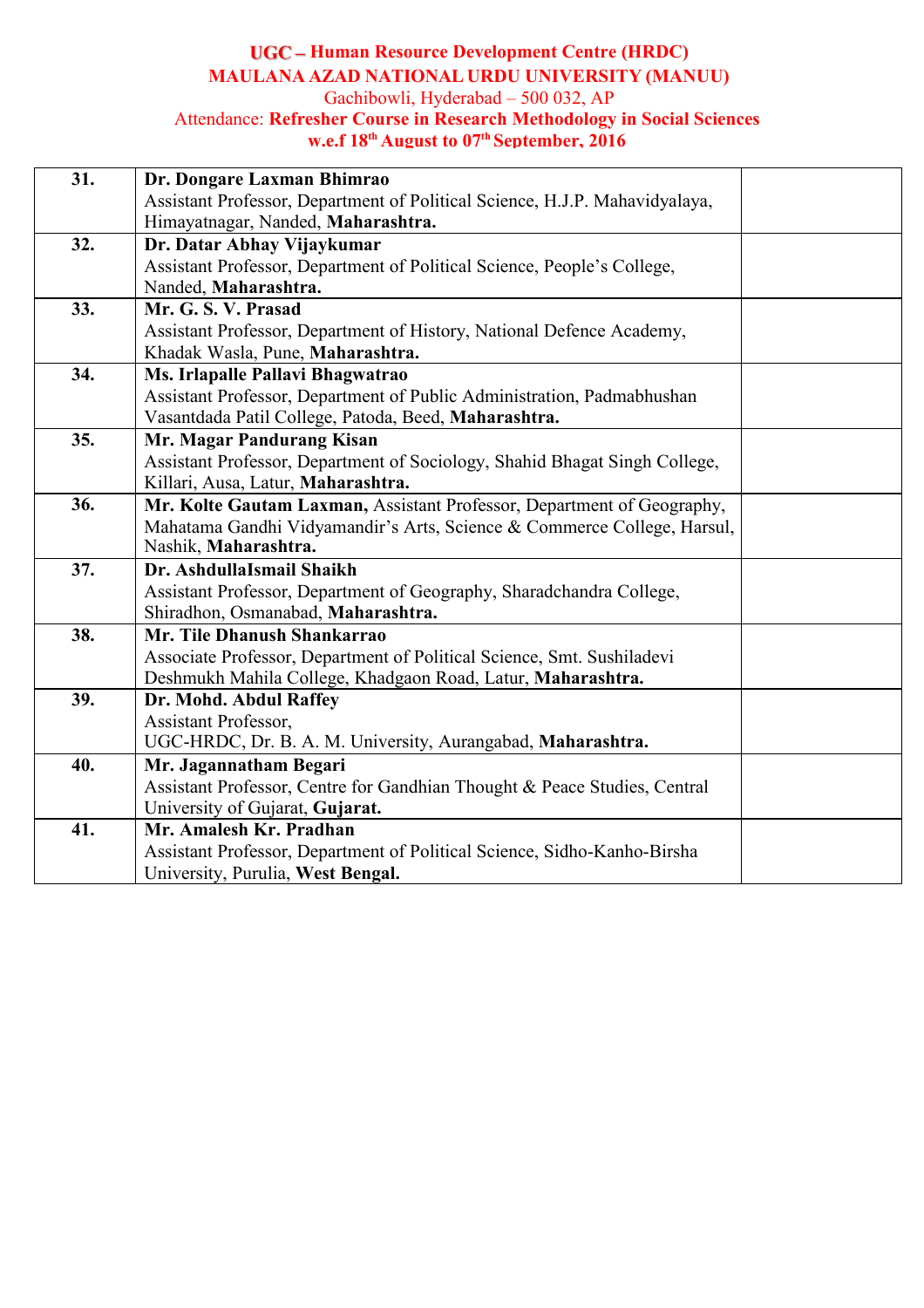### **Human Resource Development Centre (HRDC) MAULANA AZAD NATIONAL URDU UNIVERSITY (MANUU)** Gachibowli, Hyderabad – 500 032, AP Attendance: **Refresher Course in Research Methodology in Social Sciences w.e.f 18 th August to 07 th September, 2016 (Research Scholars)**

| 1.                 | Ms. Syeda Saba Quadri                                                        |  |
|--------------------|------------------------------------------------------------------------------|--|
|                    | Research Scholar, Department of Social Work, Maulana Azad National Urdu      |  |
|                    | University, Hyderabad, Telangana.                                            |  |
| 2.                 | Mr. Mohd. Usman                                                              |  |
|                    | Research Scholar, Department of CSSEIP, Maulana Azad National Urdu           |  |
|                    | University, Hyderabad, Telangana.                                            |  |
| 3.                 | Mr. Faiyaz Ahmad                                                             |  |
|                    | Research Scholar, Department of Social Work, Maulana Azad National Urdu      |  |
|                    | University, Hyderabad, Telangana.                                            |  |
| $\boldsymbol{4}$ . | Mr. Ramiz Talha Dani                                                         |  |
|                    | Research Scholar, Department of Public Administration, Maulana Azad          |  |
|                    | National Urdu University, Hyderabad, Telangana.                              |  |
| 5.                 | Mr. Md. Zishan                                                               |  |
|                    | Research Scholar, Department of MCJ, Maulana Azad National Urdu              |  |
|                    | University, Hyderabad, Telangana.                                            |  |
| 6.                 | Mr. Mohammad Mohafiz Hussain                                                 |  |
|                    | Research Scholar, Department of Education, Maulana Azad National Urdu        |  |
|                    | University, Hyderabad, Telangana.                                            |  |
| 7.                 | <b>Dr. Mohammed Ghouse</b>                                                   |  |
|                    | Post Doctoral Fellow & Assistant Professor, Department of Political Science, |  |
|                    | University of Hyderabad, Telangana.                                          |  |
| 8.                 | Mr. MSR Krishna Prasada Rao, Research Scholar, Department of Political       |  |
|                    | Science & Public Administration, Sree Krishna Devaraya University,           |  |
|                    | Anantapuram, Andhra Pradesh.                                                 |  |
| 9.                 | Dr. Vadranam Suresh                                                          |  |
|                    | Post Doctoral Fellow, Department of Politics & International Studies,        |  |
|                    | Pondicherry University, Puducherry.                                          |  |
|                    |                                                                              |  |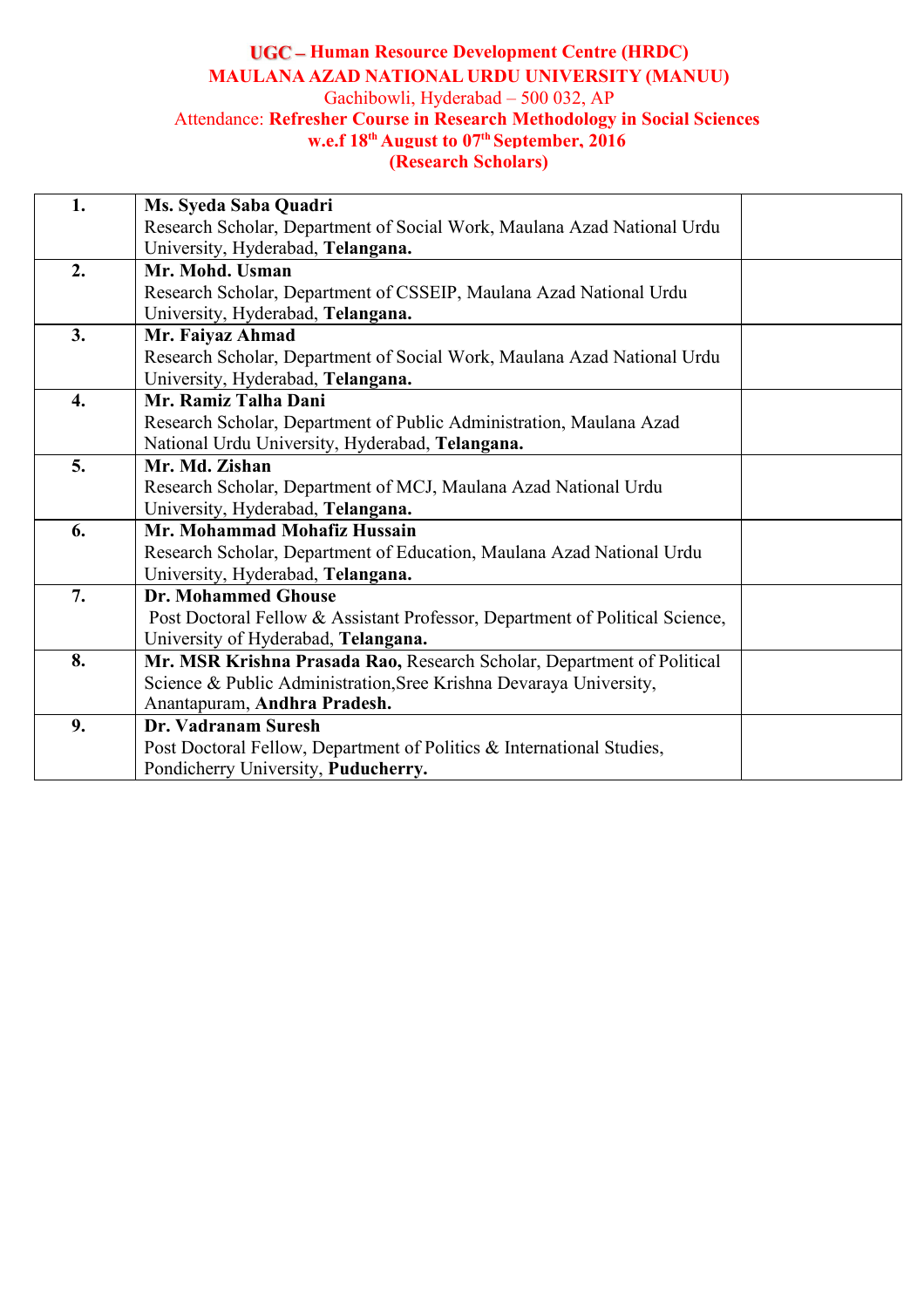# **Human Resource Development Centre (HRDC) MAULANA AZAD NATIONAL URDU UNIVERSITY (MANUU)**

Gachibowli, Hyderabad – 500 032, AP

# Attendance: **Refresher Course in Disaster Management w.e.f 24 thNovember to 14 thDecember, 2016**

| 1.  | Mr. Md. Sadat Shareef<br>Assistant Professor, Department of Commerce, Maulana Azad National Urdu University, Hyderabad, |
|-----|-------------------------------------------------------------------------------------------------------------------------|
|     | Telangana.                                                                                                              |
| 2.  | Dr. Shaik Kamruddin                                                                                                     |
|     | Assistant Professor, Department of Management Studies, Maulana Azad National Urdu University,                           |
|     | Hyderabad, Telangana.                                                                                                   |
| 3.  | Ms. Sabiha Shareef                                                                                                      |
|     | Assistant Professor, Department of Commerce, University College for Women (Autonomous), Koti,                           |
|     | Hyderabad, Telangana.                                                                                                   |
| 4.  | Ms. B. Shailaja                                                                                                         |
|     | Assistant Professor, Department of Commerce, University College for Women (Autonomous), Koti,                           |
|     | Hyderabad, Telangana.                                                                                                   |
| 5.  | Dr. M. Ramesh Kumar                                                                                                     |
|     |                                                                                                                         |
|     | Assistant Professor, Department of Management Studies, Mahatma Gandhi University, Nalgonda,                             |
|     | Telangana.                                                                                                              |
| 6.  | Mr. Ravindar Kapuganti                                                                                                  |
|     | Assistant Professor, Department of Commerce, Government Degree College, Kodad, Nalgonda,                                |
|     | Telangana.                                                                                                              |
| 7.  | Dr. Sreenivas Dadigala                                                                                                  |
|     | Assistant Professor, Department of Commerce, Government Degree College, Nakrekal, Nalgonda,                             |
|     | Telangana.                                                                                                              |
| 8.  | Mrs. Anitha J.                                                                                                          |
|     | Assistant Professor, Department of Commerce, Government Degree College (M), Adilabad,                                   |
|     | Telangana.                                                                                                              |
| 9.  | Dr. B. Vishnu Kumar                                                                                                     |
|     | Assistant Professor, Department of Commerce, Government Degree College, Mahabubabad, Warangal,                          |
|     | Telangana.                                                                                                              |
| 10. | Ms. Sumalatha B.                                                                                                        |
|     | Assistant Professor, Department of Commerce, Girraj Government College (A), Nizamabad,                                  |
|     | Telangana.                                                                                                              |
| 11. | Dr. Ch. Krishnudu                                                                                                       |
|     | Assistant Professor, Department of Management, S. K. University College of Arts, Anantapuramu,                          |
|     | Andhra Pradesh.                                                                                                         |
| 12. | Dr. V. Sailaja                                                                                                          |
|     | Assistant Professor, Department of Management, S. K. University College of Arts, Anantapuramu,                          |
|     |                                                                                                                         |
|     | Andhra Pradesh.                                                                                                         |
| 13. | Dr. M. Venkataramana                                                                                                    |
|     | Assistant Professor, Department of Commerce, A. P. Residential Degree College, Vijayapuri, Guntur,                      |
|     | Andhra Pradesh.                                                                                                         |
| 14. | Dr. Naga Raju Battu                                                                                                     |
|     | Assistant Professor, Department of HRM, Acharya Nagarjuna University, Nagarjuna Nagar, Guntur,                          |
|     | Andhra Pradesh.                                                                                                         |
| 15. | Dr. S. Subrahmanyam                                                                                                     |
|     | Assistant Professor, Department of Commerce, A.P. Residential Degree College, V.P. South Nagarjuna                      |
|     | Sagar, Guntur, Andhra Pradesh.                                                                                          |
| 16. | Dr. Myla. Thyagaraju                                                                                                    |
|     | Assistant Professor, Department of Tourism Management, V.S. University College, Nellore, Andhra                         |
|     | Pradesh.                                                                                                                |
| 17. | Dr. P. Uma Maheswari Devi                                                                                               |
|     | Assistant Professor, Department of Management, College of Arts and Commerce, Adikavi Nannaya                            |
|     | University, Rajahmundry, Andhra Pradesh.                                                                                |
| 18. | Mr. Shambhulingappa. Nallanavar                                                                                         |
|     | Assistant Professor, Department of Commerce, Government First Grade College, Davanagere,                                |
|     | Karnataka.                                                                                                              |
| 19. | Mr. Manjunatha. J. M.                                                                                                   |
|     | Assistant Professor, Department of Commerce, Government First Grade College, Davangere,                                 |
|     | Karnataka.                                                                                                              |
|     |                                                                                                                         |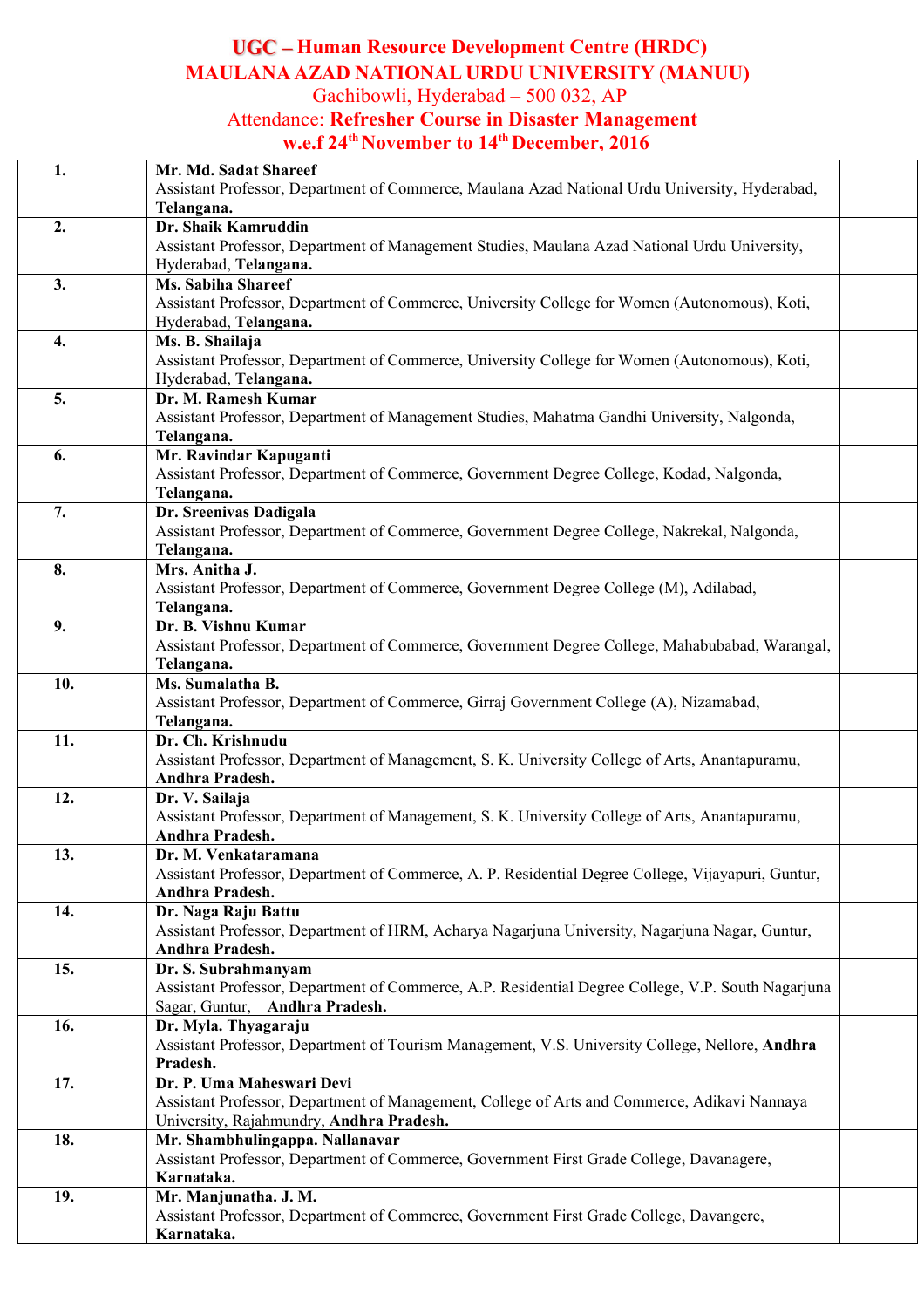# **Human Resource Development Centre (HRDC) MAULANA AZAD NATIONAL URDU UNIVERSITY (MANUU)**

Gachibowli, Hyderabad – 500 032, AP

## Attendance: **Refresher Course in Disaster Management**

**w.e.f 24 thNovember to 14 thDecember, 2016**

| 20. | Dr. Shashidhar Patil<br>Assistant Professor, Department of Commerce, Karnatak Arts, Science & Commerce College, Bidar, |  |
|-----|------------------------------------------------------------------------------------------------------------------------|--|
|     | Karnataka.                                                                                                             |  |
| 21. | Dr. Abdul Majeed<br>Assistant Professor, Department of Commerce, Government First Grade College, Bhatkal, Karnataka.   |  |
| 22. | Ms. Savita Patil                                                                                                       |  |
|     | Assistant Professor, Department of Commerce, Government First Grade College, Kamalapur,<br>Kalaburagi, Karnataka.      |  |
| 23. | Dr. Chandrakant. G. Gaikwad                                                                                            |  |
|     | Assistant Professor, Department of Commerce, Government First Grade College, Hulsoor, Karnataka.                       |  |
| 24. | Mr. Annappaswamy H. D                                                                                                  |  |
|     | Assistant Professor, Department of Commerce, S.S.A. Government First Grade College, Bellary,                           |  |
|     | Karnataka.                                                                                                             |  |
| 25. | Mr. Shafaquath Ali Khan                                                                                                |  |
|     | Assistant Professor, Department of Commerce, Government First Grade College, Varthur, Bangalore,                       |  |
|     | Karnataka.                                                                                                             |  |
| 26. | Ms. Jondhale Satyasheela Sambhajiro                                                                                    |  |
|     | Assistant Professor, Department of Commerce, M. D. M. College Aurad, Latur, Maharashtra.                               |  |
| 27. | Dr. Hanumanth. S. Patil                                                                                                |  |
|     | Assistant Professor, School of Management Sciences, Sub Centre, Latur, S.R.T.M. University,                            |  |
|     | Nanded, Maharashtra.                                                                                                   |  |
| 28. | Mr. Dilipkumar. L. Boinwad                                                                                             |  |
|     | Assistant Professor, School of Management Sciences, Sub Centre, Latur, S.R.T.M. University,                            |  |
|     |                                                                                                                        |  |
|     | Nanded, Maharashtra.                                                                                                   |  |
| 29. | Mr. Khaleequzzaman. A                                                                                                  |  |
|     | Assistant Professor, Department of Commerce, Islamiah College (Autonomous) Newtown,                                    |  |
|     | Vaniyambadi, Vellore, Tamil Nadu.                                                                                      |  |
| 30. | Dr. C. Madhavaiah                                                                                                      |  |
|     | Assistant Professor, Department of Management, Pondicherry University, Karaikal Campus, Karaikal,                      |  |
|     | Pondicherry.                                                                                                           |  |
| 31. | Dr. R. Uma Devi                                                                                                        |  |
|     | Assistant Professor, Department of Commerce, Dr. S. R. K. Government Arts College, Yanam,                              |  |
|     | Puducherry.                                                                                                            |  |
| 32. | Ms. V. Sridevi                                                                                                         |  |
|     | Assistant Professor, Department of Commerce, Dr. S. R. K. Government Arts College, Yanam,                              |  |
|     | Puducherry.                                                                                                            |  |
| 33. | Mr. K. Mahendra Babu                                                                                                   |  |
|     | Assistant Professor, Department of Business Management, H.N.B. Garhwal Central University,                             |  |
|     | Campus Chauras, Srinagar, Uttarakhand.                                                                                 |  |
| 34. | Dr. Monika Kashyap                                                                                                     |  |
|     | Assistant Professor, Department of Business Management, H.N.B. Garhwal Central University,                             |  |
|     | Campus Chauras, Srinagar, Uttarakhand.                                                                                 |  |
|     |                                                                                                                        |  |
| 1.  | Mr. C. Rajeshwar                                                                                                       |  |
|     | Lecturer in Commerce, New Science College, Ameerpet, Hyderabad,                                                        |  |
|     | Telangana.                                                                                                             |  |
| 2.  | Ms. Amaravathi G.                                                                                                      |  |
|     | Assistant Professor, Department of Commerce, Government Degree College (W), Medak, Telangana.                          |  |
| 3.  | Mr. Chanda Srinivas                                                                                                    |  |
|     | Principal / Professor, Department of Commerce, Vivekananda Degree & PG College, Jagtial Road,                          |  |
|     | Karimnagar, Telangana.                                                                                                 |  |
| 4.  | Mr. R. Gopi Krishna                                                                                                    |  |
|     | Lecturer in Commerce, Department of Commerce, Vivekananda Degree & PG College, Jagtial Road,                           |  |
|     | Karimnagar, Telangana.                                                                                                 |  |
| 5.  | Mr. Shantkumar A. Bangundi                                                                                             |  |
|     | Assistant Professor, Department of Commerce, Government First Grade College, Basavakalyan, Bidar,                      |  |
|     | Karnataka.                                                                                                             |  |
| 6.  | Dr. Arunkumar Baburao Salgar                                                                                           |  |
|     | Assistant Professor, Department of Commerce, Government First Grade College indi, Bijapur,                             |  |
|     |                                                                                                                        |  |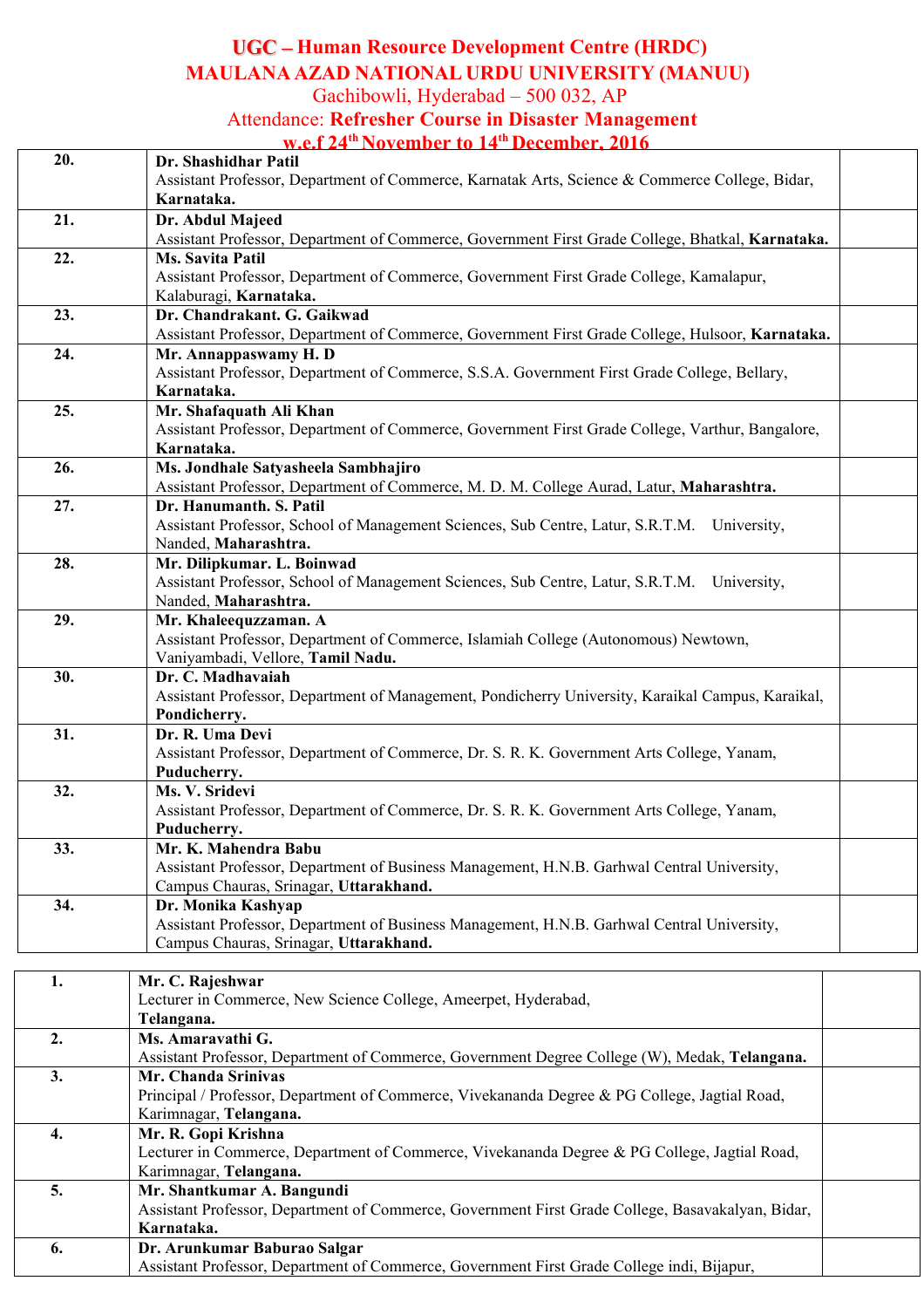# **Human Resource Development Centre (HRDC) MAULANA AZAD NATIONAL URDU UNIVERSITY (MANUU)**

Gachibowli, Hyderabad – 500 032, AP

# Attendance: **Refresher Course in Disaster Management**

**w.e.f 24 thNovember to 14 thDecember, 2016**

**Karnataka.**

| 1.  | Ms. Shabana Kesar, Assistant Professor, Department of Women Education,                                                                                |  |
|-----|-------------------------------------------------------------------------------------------------------------------------------------------------------|--|
|     | Maulana Azad National Urdu University, Hyderabad, Telangana.                                                                                          |  |
| 2.  | Dr. Mohammed Abdul Sami Siddiqui, Assistant Professor, Department of<br>English, Maulana Azad National Urdu University, Hyderabad, Telangana.         |  |
| 3.  | Dr. G. V. Ratnakar, Assistant Professor Department of Hindi, Maulana Azad<br>National Urdu University, Hyderabad, Telangana.                          |  |
| 4.  | Dr. Faisal Mustafa, Assistant Librarian, Department of Education & Training,<br>Maulana Azad National Urdu University, Hyderabad, Telangana.          |  |
| 5.  | Dr. V. Rajagopal, Assistant Professor, Department of History, University of<br>Hyderabad, Telangana.                                                  |  |
| 6.  | Mr. T. Naveen Chandar Raju, Assistant Professor, Department of Mathematics,<br>Centre for Good Governance, Hyderabad, Telangana.                      |  |
| 7.  | Dr. Md. Shareefuddin, Assistant Professor, Department of Physics, University<br>College of Science, Osmania Univeristy, Hyderabad, Telangana.         |  |
| 8.  | Dr. Neeti Saxena, Assistant Professor, Department of Botany, University College<br>for Women, Koti, (OU), Hyderabad, Telangana.                       |  |
| 9.  | Dr. M. Ramana, Assistant Professor, Department of Political Science, University<br>College for Women, Koti, (OU), Hyderabad, Telangana.               |  |
| 10. | Dr. Ch. Venkateshwarlu, Assistant Professor, Department of Political Science,<br>University College for Women, Koti, (OU), Hyderabad, Telangana.      |  |
| 11. | Dr. T. Siva Ram, Assistant Professor, Dept. of Biotechnology, College of<br>Science & Information, Mahatma Gandhi University, Nalgonda, Telangana.    |  |
| 12. | Dr. Ramchander M, Assistant Professor, Department of Bio Chemistry,<br>Mahatma Gandhi University, Nalgonda, Telangana.                                |  |
| 13. | Dr. Ramesh Malothu, Assistant Professor, Department of Biotechnology,<br>Institute of Science and Technology, J.N.T. University, Kakinada, A.P.       |  |
| 14. | Dr. B. Sankara Rao, Assistant Professor, Dept. of Mathematics, College of<br>Science & Technology, Adikavi Nannaya University, Rajahmundry, A.P.      |  |
| 15. | Dr. N. Udaya Bhaskar, Assistant Professor, Dept. of Marketing & General<br>Management, College of Arts & Commerce, A.N. University, Rajahmundry, A.P. |  |
| 16. | Dr. R. Raja Sekhar, Lecturer in Library Science, S.S.B.N. Degree & P.G.<br>College, Anantapur, Andhra Pradesh.                                        |  |
| 17. | Dr. P. Thimmaiah, Assistant Professor, Department of Electronics, Sri<br>Krishnadevaraya University, Anantapur, Andhra Pradesh.                       |  |
| 18. | Dr. G. P. Raju, Assistant Professor, Department of Physical Education,<br>University College of Engineering, JNTUK, Narasaraopet, Andhra Pradesh.     |  |
| 19. | Mr. Syed Azharuddin, Assistant Professor of Mathematics, Department of<br>Polytechnic, Bangalore, MANUU, Karnataka.                                   |  |
| 20. | Dr. Uplanchwar Nirajkumar N., Director of Physical Education, Department of<br>Sports, Degloor College, Degloor, Udgir Road, Maharashtra.             |  |
| 21. | Dr. Narwade Bhanudas S., Assistant Professor, Department of Physics, Degloor<br>College, Degloor, Udgir Road, Maharashtra.                            |  |
| 22. | Dr. Shinde Sandeep Vishwanathrao, Assistant Professor, Dept. of Chemistry,<br>Pratibha Niketan Mahavidyalaya, Banda Ghat Road, Vazirabad, Nanded, M.S |  |
| 23. | Dr. Waghmare Deepak Subhash, Assistant Professor, Dept. of Public<br>Administration, Pratibha Niketan Mahavidyalaya, Vazirabad, Nanded, M.S.          |  |
| 24. | Dr. Patil Shyam Pundlikrao, Assistant Professor, Dept. of Political Science,<br>Shahir Annabhau Sathe Mahavidyalaya, Mukhed, Nanded, Maharashtra.     |  |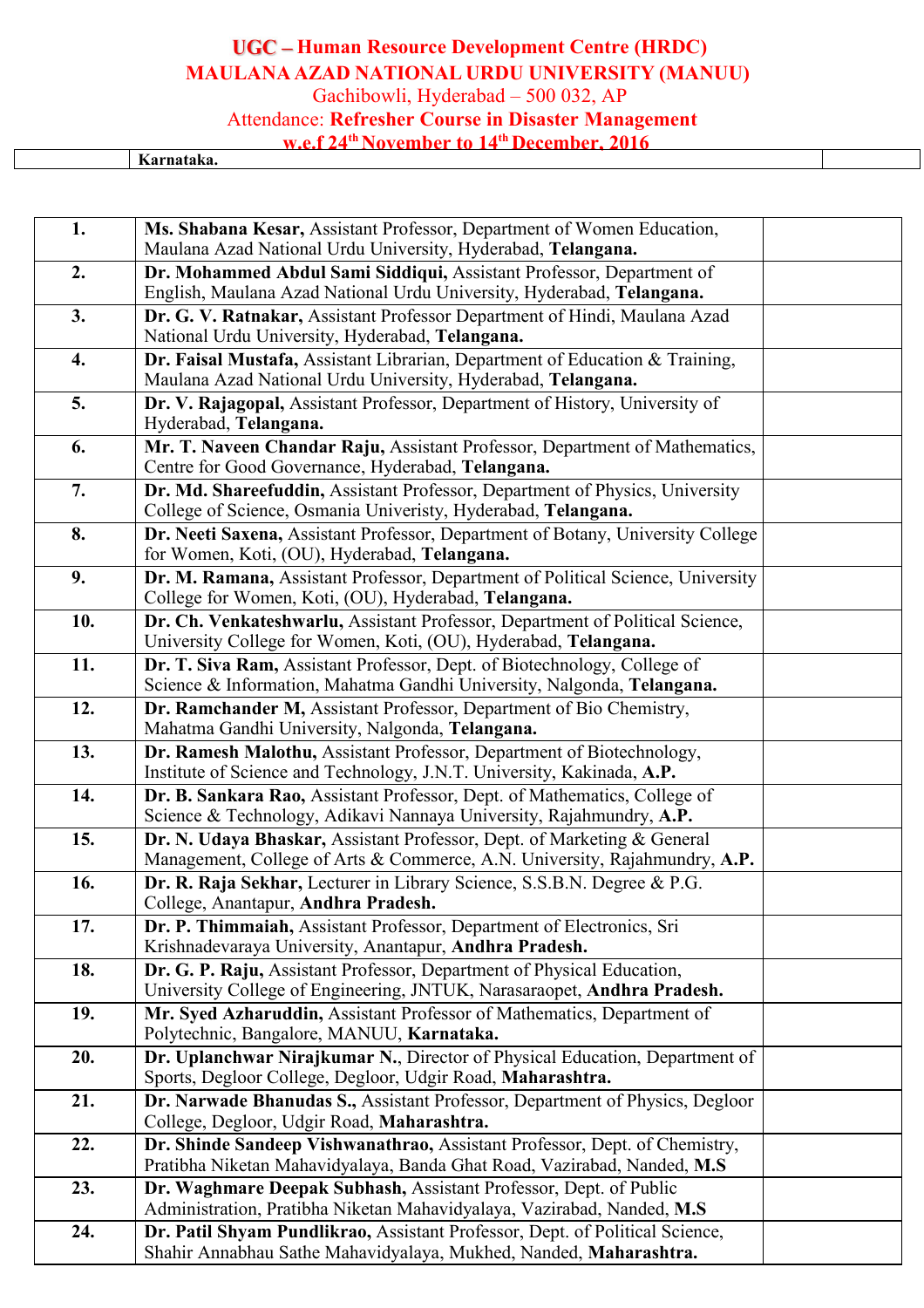## **Human Resource Development Centre (HRDC) MAULANA AZAD NATIONAL URDU UNIVERSITY (MANUU)** Gachibowli, Hyderabad – 500 032, AP Attendance: **Refresher Course in Disaster Management**

**w.e.f 24 thNovember to 14 thDecember, 2016**

| 25. | Dr. Totare Manohar Jalba, Assistant Professor, Department of Sociology,<br>Shahir Annabhau Sathe Mahavidyalaya, Mukhed, Nanded, Maharashtra.            |  |
|-----|---------------------------------------------------------------------------------------------------------------------------------------------------------|--|
| 26. | Dr. Pawar Shrinivas Kishanrao, Associate Professor, Department of Zoology,<br>Gramin Mahavidyalaya, Vasantnagar, Mukhed, Nanded, Maharashtra.           |  |
| 27. | Mr. Shinde Parshuram Rajaram, Associate Professor, Dept. of Mathematics,<br>Gramin Mahavidyalaya, Vasantnagar, Mukhed, Nanded, Maharashtra.             |  |
| 28. | Dr. Awade Nagorao Haribhau, Assistant Professor, Department of Commerce,<br>Gramin Mahavidyalaya, Vasantnagar, Mukhed, Nanded, Maharashtra.             |  |
| 29. | Mr. Rathod Prakash Dhansing, Assistant Professor, Department of Geography,<br>Mahatma Jyotiba Phule Mahavidyalaya, Mukhed, Nanded, Maharashtra.         |  |
| 30. | Dr. Gitte Asha Narsingrao, Assistant Professor, Dept. of Public Administration,<br>Mahatma Jyotiba Phule Mahavidyalaya, Mukhed, Nanded, Maharashtra.    |  |
| 31. | Dr. Modak Sunil, Assistant Professor, Department of Botany, B. Raghunath<br>Arts, Commerce & Science College, Prabhani, Nanded, Maharashtra.            |  |
| 32. | Dr. Charanjeet Singh Mahajan, Director of Physical Education, Department of<br>Physical Education & Sports, Narayanrao Chavan Law College, Nanded, M.S. |  |
| 33. | Dr. Bhagwan Balasaheb Ghute, Assistant Professor, Department of Geology,<br>Toshniwal Arts, Commerce & Science College, Sengaon, Hingoli, Maharashtra.  |  |
| 34. | Dr. More Babruwan Kerbaji, Assistant Professor, Department of History,<br>Mahatma Phule Mahavidyalaya, Ahmedpur, Latur, Maharashtra.                    |  |
| 35. | Dr. Ulgade Laxman Kashinath, Assistant Professor & Head, Department of<br>Public Administration, Shri Havagiswami College, Udgir, Latur, Maharashtra.   |  |
| 36. | Dr. Shete Pravin Siddheshwar, Assistant Professor, Department of Zoology,<br>M.U. Mahavidyalaya, Udgir, Latur, Maharashtra.                             |  |
| 37. | Mr. Reddy Anil Madhavrao, Assistant Professor, Dept. of Political Science,<br>Pandit Deendayal Upadhaya Mahavidyalaya Deoni, Latur, Maharashtra.        |  |
| 38. | Mr. Kande Kondiba Ramrao, Assistant Professor, Department of Geography,<br>Pandit Deendayal Upadhaya Mahavidyalaya Deoni, Latur, Maharashtra.           |  |
| 39. | Dr. Rangrao Vasantrao Suryawanshi, Assistant Professor, Department of<br>Electronics, Azad Mahavidyalaya, Ausa, Latur, Maharashtra.                     |  |
| 40. | Mr. Tingare Govind Dnyanoba, Assistant Professor, Department of Electronics,<br>Azad Mahavidyalaya, Ausa, Latur, Maharashtra.                           |  |
| 41. | Dr. Jetithor Shivaji Gyanba, Assistant Professor, Dept. of Fishery Science,<br>Yashwantrao Chavan Mahavidyalaya, Tuljapur, Osmanabad, Maharashtra.      |  |
| 42. | Dr. Ladaf Tajoddin Bashumiya, Assistant Professor, Dept. of Economics,<br>SSA'S Arts & Commerce College, Siddheshwar Peth, Solapur, Maharashtra.        |  |
| 43. | Dr. Asmaparvin Sayyad Mohmmad, Assistant Professor, Dept. of Physical<br>Education, Lokseva College of Arts & Science Garkheda, Aurangabad, M.S.        |  |
| 44. | Dr. Nenavath Sreenu, Assistant Professor, Dept. of Business Management,<br>Indira Gandhi National Tribal University Lalpur, Amarkantak, Anuppur, M.P    |  |
| 45. | Dr. U. Sankara, Lecturer in Economics, Government Degree College,<br>Bukkapatnam, Ananthapur, Andhra Pradesh.                                           |  |
| 46. | Dr. M. Venkata Seshaiah, Lecturer in Economics<br>Government Degree College (M), Ananthapur, Andhra Pradesh.                                            |  |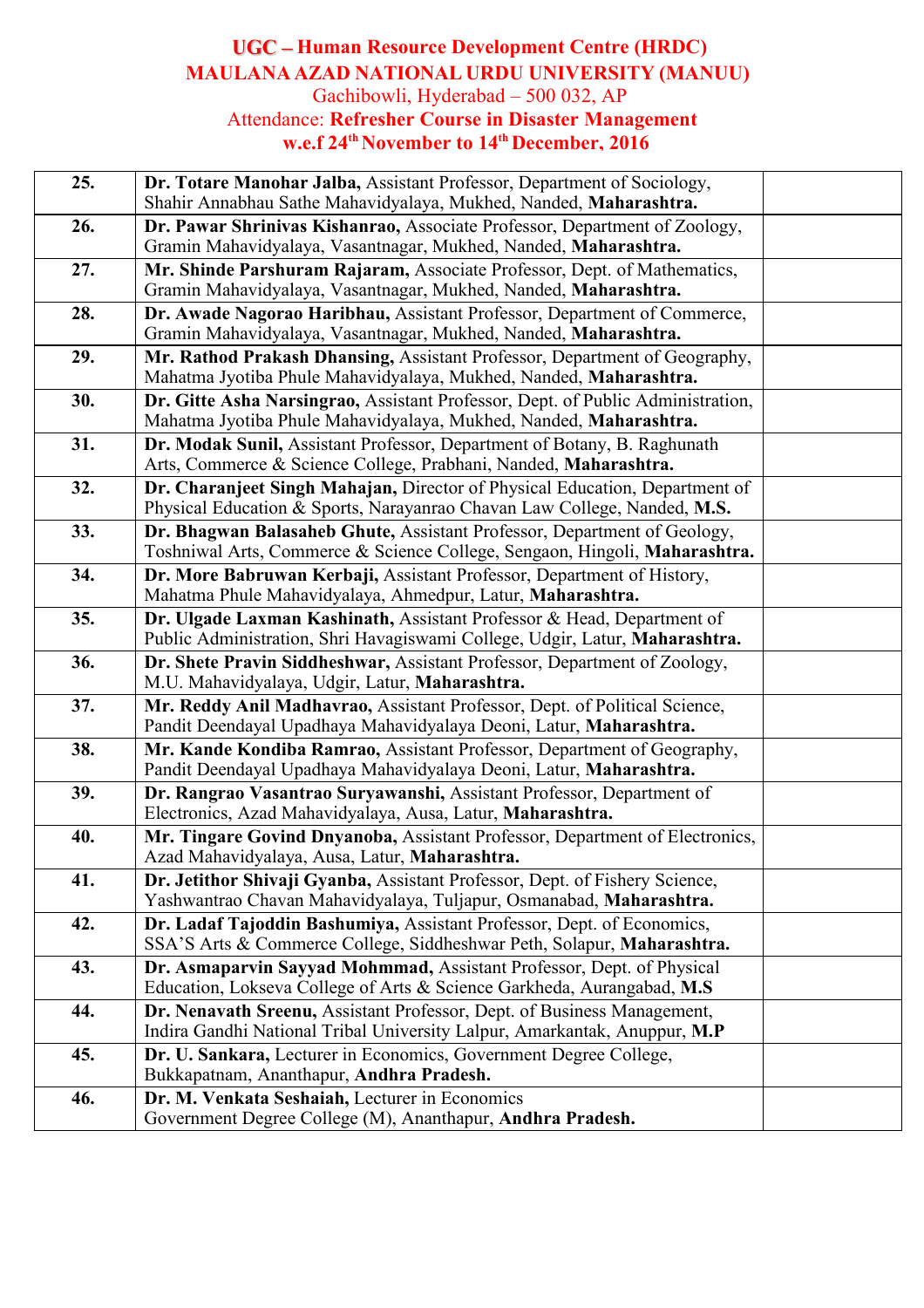**Human Resource Development Centre (HRDC) MAULANA AZAD NATIONAL URDU UNIVERSITY (MANUU)** Gachibowli, Hyderabad – 500 032, AP

#### Attendance: **PDP in E-Governance w.e.f 15 th to 20 th November, 2016**

| 1.  | Dr. Mosarrat Jahan                                                                                                         |  |
|-----|----------------------------------------------------------------------------------------------------------------------------|--|
|     | Assistant Professor, Department of Urdu, Maulana Azad National Urdu University,                                            |  |
|     | Hyderabad, Telangana.                                                                                                      |  |
| 2.  | Dr. Kahkasha Latif                                                                                                         |  |
|     | Assistant Professor, Department of Translation, Maulana Azad National Urdu                                                 |  |
|     | University, Hyderabad, Telangana.                                                                                          |  |
| 3.  | Dr. Syed Mahmood Kazmi                                                                                                     |  |
|     | Assistant Director, Department of Translation, Maulana Azad National Urdu                                                  |  |
|     | University, Hyderabad, Telangana.                                                                                          |  |
| 4.  | Dr. Javed Nadeem Nadvi                                                                                                     |  |
|     | Assistant Professor, Department of Arabic, Maulana Azad National Urdu University,                                          |  |
|     | Hyderabad, Telangana.                                                                                                      |  |
| 5.  | Dr. Nikhath Jahan                                                                                                          |  |
|     | Associate Professor, DDE, Maulana Azad National Urdu University, Hyderabad,                                                |  |
|     | Telangana.                                                                                                                 |  |
| 6.  | Dr. Chaganti Rami Reddy                                                                                                    |  |
|     | Assistant Professor, Department of Sociology, Sri Krishnadevaraya University, S.V.<br>Puram, Anantapuramu, Andhra Pradesh. |  |
| 7.  | Mr. Pathan Jalalkhan C.                                                                                                    |  |
|     | Assistant Professor, Department of Hindi, Shri Sharda Bhavan Education, Society's                                          |  |
|     | Shankarao Chavan Mahavidyalaya, Ardhapur, Dist. Nanded, Maharashtra.                                                       |  |
| 8.  | Dr. Chidrawar Anil                                                                                                         |  |
|     | Assistant Professor, Department of Chemistry, A.V.E. Societies, Degloor College                                            |  |
|     | Degloor, Nanded, Maharashtra.                                                                                              |  |
| 9.  | Mr. Rankhamb Sarjerao Bhimrao                                                                                              |  |
|     | Assistant Professor, Department of Marathi, A.V.E. Societies, Degloor College                                              |  |
|     | Degloor, Nanded, Maharashtra.                                                                                              |  |
| 10. | Mr. Madale Ramdas Baliram                                                                                                  |  |
|     | Assistant Professor, Department of Geography, Swami Vivekanand Mahavidyalaya,                                              |  |
|     | Mukhed, Nanded, Maharashtra.                                                                                               |  |
| 11. | Dr. Aliya Meraj Sayyed                                                                                                     |  |
|     | Associate Professor, Department of Hindi, Smt. Sushiladavi Deshmukh Mahla                                                  |  |
|     | Mahavidyalaya, Latur, Maharashtra.                                                                                         |  |
| 12. | Ms. Savita Chokhoba Kirte                                                                                                  |  |
|     | Associate Professor, Department of Hindi, Smt. Sushiladavi Deshmukh Mahla                                                  |  |
|     | Mahavidyalaya, Latur, Maharashtra.                                                                                         |  |
| 13. | Dr. Asha Shivaji Munde                                                                                                     |  |
|     | Associate Professor, Department of Marathi, Smt. Sushiladavi Deshmukh Mahla                                                |  |
|     | Mahavidyalaya, Latur, Maharashtra.                                                                                         |  |
| 14. | Dr. Allapure Rahul Baburao                                                                                                 |  |
|     | Assistant Professor, Department of Botany, M. U. Mahavidyalaya, Udgir, Latur,<br>Maharashtra.                              |  |
|     |                                                                                                                            |  |
| 15. | Mr. Tirpude Haridas Ako<br>Assistant Professor, Department of Chemistry, Shivaji Mahavidyalaya, Udgir, Latur,              |  |
|     | Maharashtra.                                                                                                               |  |
|     | <b>Mr. Shinde Suresh</b>                                                                                                   |  |
| 16. | Assistant Professor, Department of Marathi, Shivaji Mahavidyalaya, Udgir, Latur,                                           |  |
|     | Maharashtra.                                                                                                               |  |
| 17. | Dr. Allabaksh Hanifsab Jamadar                                                                                             |  |
|     | Associate Professor, Department of Hindi, Bhai Kishanrao Deshmukh College,                                                 |  |
|     | Chakur, Latur, Maharashtra.                                                                                                |  |
| 18. | Mr. Jadhav Vilas Shri Rang                                                                                                 |  |
|     | Assistant Professor, Department of History, J.E.S., R.G. Bogdia Arts, S. B. Lakhotia                                       |  |
|     | Commerce & R. Bezonji Science College, Jalna, Aurangabad, Maharashtra.                                                     |  |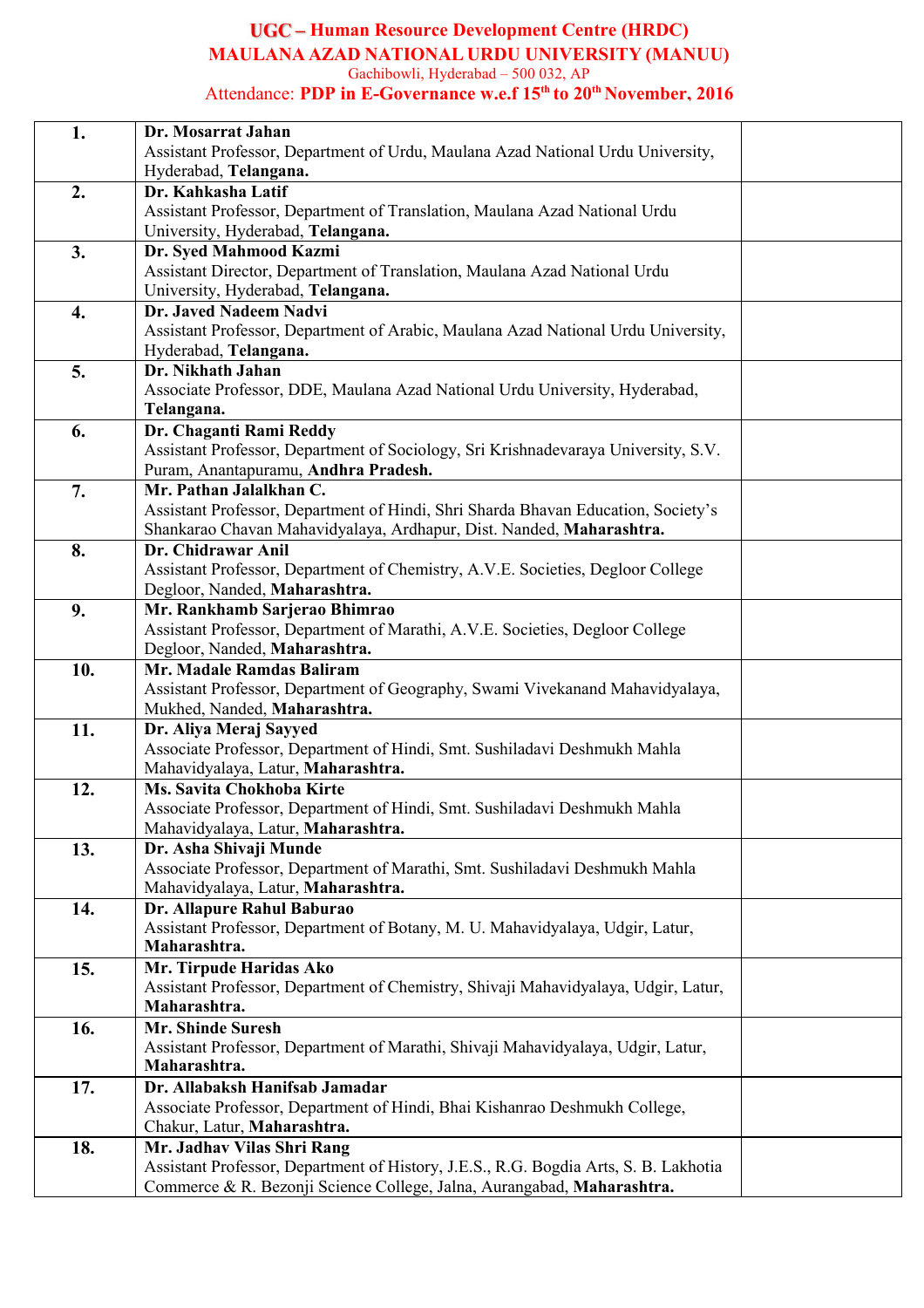#### **Human Resource Development Centre (HRDC) MAULANA AZAD NATIONAL URDU UNIVERSITY (MANUU)** Gachibowli, Hyderabad – 500 032, AP

Attendance: **PDP in E-Governance w.e.f 15 th to 20 th November, 2016**

| 19. | Dr. Sanap Sham Babanrao                                                         |  |
|-----|---------------------------------------------------------------------------------|--|
|     | Assistant Professor, Department of Hindi, Kalikadevi Arts, Commerce & Science   |  |
|     | College, Shirur Kasar, Beed, Maharashtra.                                       |  |
| 20. | Dr. Waghmare Shankar Haribhau                                                   |  |
|     | Assistant Professor, Department of Marathi, Pramiladevi Patil College, Neknoor, |  |
|     | Beed, Maharashtra.                                                              |  |
|     | <b>Research Scholar</b>                                                         |  |
| 21. | Mr. Shamsul Haque                                                               |  |
|     | Ph. D Research Scholar, Department of Arabic, Maulana Azad National Urdu        |  |
|     | University, Hyderabad, Telangana.                                               |  |
| 22. | Mr. Syed Inam Ur Rahman                                                         |  |
|     | Ph. D Research Scholar, Department of Translation, Maulana Azad National Urdu   |  |
|     | University, Hyderabad, Telangana.                                               |  |
| 23. | Mr. Md. Habibullah                                                              |  |
|     | Ph. D Research Scholar, Department of Translation, Maulana Azad National Urdu   |  |
|     | University, Hyderabad, Telangana.                                               |  |
| 24. | Mr. Mohd. Abdul Wadood                                                          |  |
|     | Ph. D Research Scholar, Department of Translation, Maulana Azad National Urdu   |  |
|     | University, Hyderabad, Telangana.                                               |  |
| 25. | Mr. Minhaj Ul Abedin                                                            |  |
|     | Ph. D Research Scholar, Department of Translation, Maulana Azad National Urdu   |  |
|     | University, Hyderabad, Telangana.                                               |  |
| 26. | Mr. Md. Tanzeem Alam                                                            |  |
|     | Ph. D Research Scholar, Department of Translation, Maulana Azad National Urdu   |  |
|     | University, Hyderabad, Telangana.                                               |  |
| 27. | Mr. Mohd. Adnan                                                                 |  |
|     | Research Scholar, Department of Translation, Maulana Azad National Urdu         |  |
|     | University, Hyderabad, Telangana.                                               |  |
| 28. | Mr. Mohd. Noman Ali                                                             |  |
|     | Research Scholar, Department of Translation, Maulana Azad National Urdu         |  |
|     | University, Hyderabad, Telangana.                                               |  |
| 29. | Mr. Md. Zanid Iqbal                                                             |  |
|     | Research Scholar, Department of Translation, Maulana Azad National Urdu         |  |
|     | University, Hyderabad, Telangana.                                               |  |
| 30. | Mr. Mohd. Altaf Lone                                                            |  |
|     | Research Scholar, Department of Translation, Maulana Azad National Urdu         |  |
|     | University, Hyderabad, Telangana.<br><b>Ms. Arisha Tasneem</b>                  |  |
| 31. | Ph. D Research Scholar, Department of Urdu, Maulana Azad National Urdu          |  |
|     | University, Hyderabad, Telangana.                                               |  |
| 32. | Ms. Naghma Tabassum                                                             |  |
|     | Ph. D Research Scholar, Department of Urdu, Maulana Azad National Urdu          |  |
|     | University, Hyderabad, Telangana.                                               |  |
| 33. | <b>Ms. Shazia Tamkeen</b>                                                       |  |
|     | Ph. D Research Scholar, Department of Urdu, Maulana Azad National Urdu          |  |
|     | University, Hyderabad, Telangana.                                               |  |
| 34. | Mr. Bilal Bashir                                                                |  |
|     | M. Phil Research Scholar, Department of Woman Studies, Maulana Azad National    |  |
|     | Urdu University, Hyderabad, Telangana.                                          |  |
| 35. | <b>Mr. Tanveer Ahmad Lone</b>                                                   |  |
|     | M. Phil Research Scholar, Department of Woman Studies, Maulana Azad National    |  |
|     | Urdu University, Hyderabad, Telangana.                                          |  |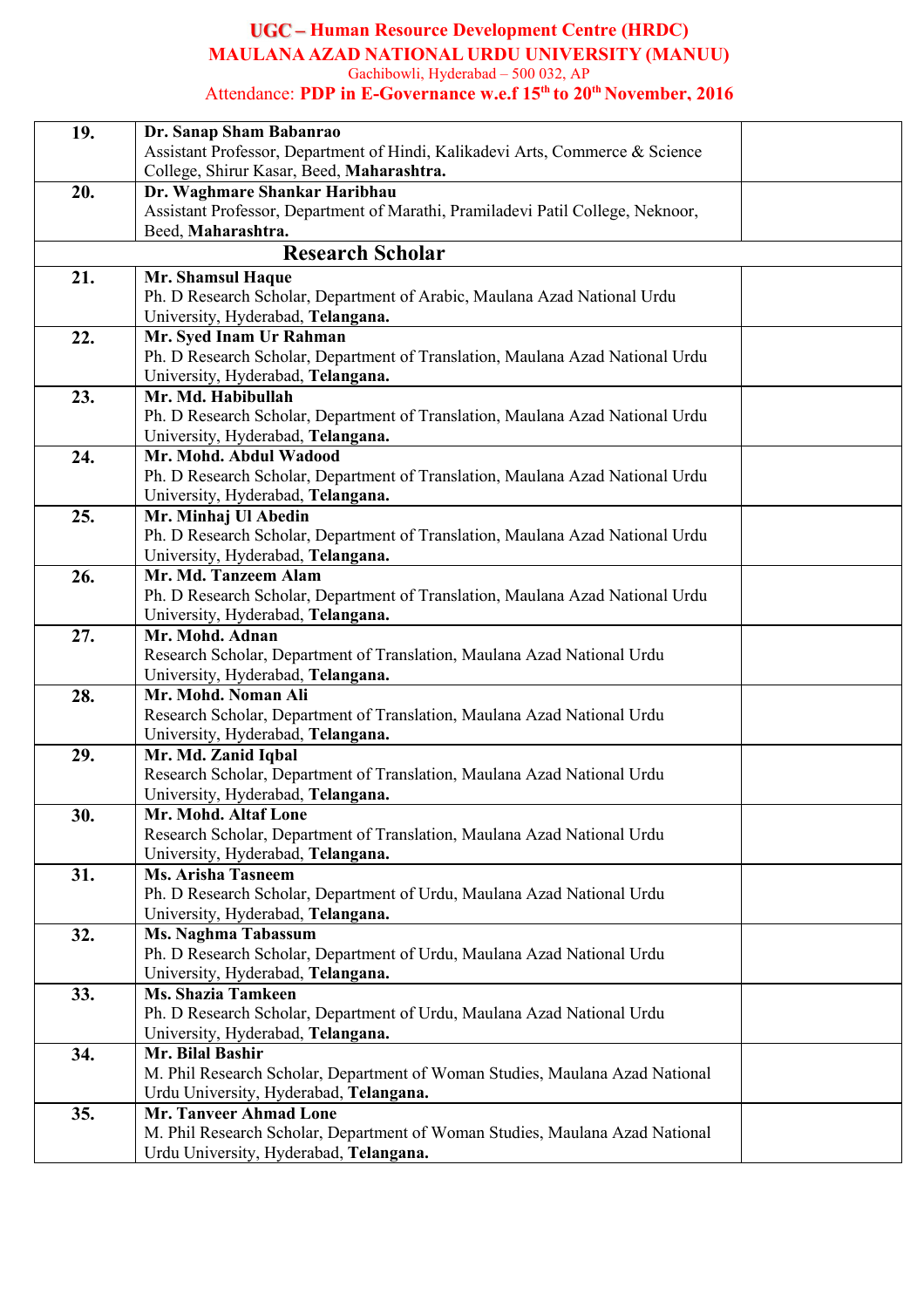# **Human Resource Development Centre (HRDC) MAULANAAZAD NATIONAL URDU UNIVERSITY (MANUU)** Gachibowli, Hyderabad – 500 032, AP

### Attendance: **PDP in Statistical Packages for Social Sciences w.e.f 15 th to 20 th November, 2016**

| 1.  | Dr. Dastagira Basha Chabnur                                                                        |
|-----|----------------------------------------------------------------------------------------------------|
|     | Assistant Professor, Department of Political Science, Azad National Urdu University,               |
|     | Hyderabad, Telangana.                                                                              |
| 2.  | Mr. M. Ramana Kumar                                                                                |
|     | Assistant Professor of Management, Reah School of Business Management,                             |
|     | Chavella, Hyderabad, Telangana.                                                                    |
| 3.  | Mr. M. Ramakrishna Reddy                                                                           |
|     | Lecturer, Department of Education, S.K. University, Anathapur,                                     |
|     | <b>Andhra Pradesh.</b>                                                                             |
| 4.  | Dr. B. Venkata Ramudu                                                                              |
|     | Assistant Professor, Department of Statistics, SSBN Degree College (Autonomous),                   |
|     | Anantapuramu, Andhra Pradesh.                                                                      |
| 5.  | Dr. R. Raja Sekhar                                                                                 |
|     | Lecturer in Library Science, Department of Library & Information Sciences, SSBN                    |
|     | Degree College (Autonomous), Anantapuramu, Andhra Pradesh.                                         |
| 6.  | Mr. Gutla Moses                                                                                    |
|     | Lecturer, Department of Statistics, D. N. R. College, Bhimavaram,                                  |
|     | <b>Andhra Pradesh.</b>                                                                             |
| 7.  | Dr. N. Moses                                                                                       |
|     | Assistant Professor, Department of Commerce, Rayalaseema University, Kurnool,                      |
|     | <b>Andhra Pradesh.</b>                                                                             |
| 8.  | Dr. K. C. Shankariah                                                                               |
|     | Assistant Professor, Department of Education, Rayalaseema University, Kurnool,                     |
|     | Andhra Pradesh.                                                                                    |
| 9.  | Dr. Dhotre Laxmi Nilkanthrao                                                                       |
|     | Assistant Professor, Department of History, Smt. Sushila Devi Deshmukh Mahila                      |
|     | College, Latur, Maharashtra.                                                                       |
| 10. | Mr. Jagtap Sharad Kumar                                                                            |
|     | Assistant Professor, Department of Mathematics, K. S. P. Mandals Shivaji                           |
|     | Mahavidyalaya, Udgir, Latur, Maharashtra.                                                          |
| 11. | Mr. Patil Laxman                                                                                   |
|     | Assistant Professor, Department of Economics, Shivaji Mahavidyalaya, Udgir, Latur,<br>Maharashtra. |
| 12. | Dr. Kulkarni Hanmant Wamanrao                                                                      |
|     | Assistant Professor, Department of Commerce, Shivaji Mahavidyalaya, Udgir, Latur,                  |
|     | Maharashtra.                                                                                       |
| 13. | Mr. Chole Madhav Manikrao                                                                          |
|     | Assistant Professor, Department of Political Science, A. V. Education Society's                    |
|     | Degloor College, Nanded, Maharashtra.                                                              |
| 14. | Dr. Raju Shivaji Kondekar                                                                          |
|     | Assistant Professor, Department of History, Rajiv Gandhi Mahavidyalaya, Mudkhed,                   |
|     | Nanded, Maharashtra.                                                                               |
| 15. | Mr. Raut Shailesh Bhimrao                                                                          |
|     | Assistant Professor, Department of History, C.S.P.M. Mahavidyalaya, Aurangabad,                    |
|     | Maharashtra.                                                                                       |
| 16. | Mr. Deshmukh Ramkishan Koutikrao                                                                   |
|     | Assistant Professor, Department of Public Administration, Pramiladevi Patil College,               |
|     | Neknoor, Beed, Maharashtra.                                                                        |
| 17. | Mr. Lonarkar Pravin Pandurang                                                                      |
|     | Assistant Professor, Department of Public Administration, B. Raghunath College,                    |
|     | Boralkar Nagar, Parbhani, Maharashtra.                                                             |
|     |                                                                                                    |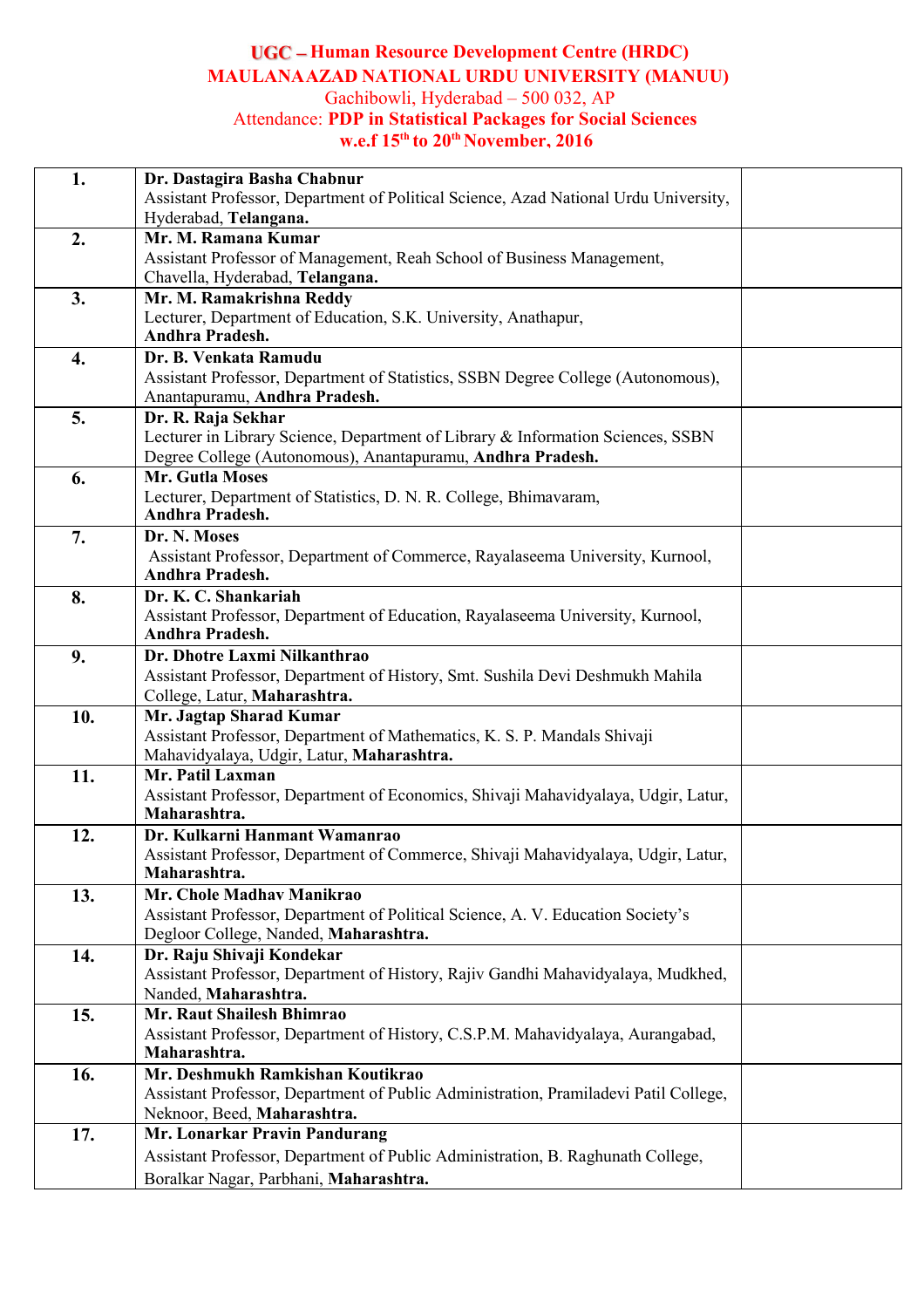### **Human Resource Development Centre (HRDC) MAULANAAZAD NATIONAL URDU UNIVERSITY (MANUU)** Gachibowli, Hyderabad – 500 032, AP

### Attendance: **PDP in Statistical Packages for Social Sciences w.e.f 15 th to 20 th November, 2016**

| 18. | Mr. Bansode Sugat Sheshrao                                                           |  |
|-----|--------------------------------------------------------------------------------------|--|
|     | Assistant Professor, Department of Sociology, Shri Shiv Shahu Mahavidyalaya,         |  |
|     | Sarud, Shahuwadi, Kolhapur, Maharashtra.                                             |  |
| 19. | Mr. Jagadeesh Keshavrao Sasane                                                       |  |
|     | Assistant Professor, Department of Sociology, T. K. Kolekar Arts and Commerce        |  |
|     | College, Nesari, Gadginglaj, Kolhapur, Maharashtra.                                  |  |
|     | <b>Private College</b>                                                               |  |
| 20. | Mr. M.R.S. Suryanarayana Reddy                                                       |  |
|     | Assistant Professor, Department of Management HRM, Sree Vidyanikethan Institute      |  |
|     | of Management, Tirupati, Andhra Pradesh.                                             |  |
| 21. | Mr. Palle Sadhik                                                                     |  |
|     | Assistant Professor, Department of Management, Sree Vidyanikethan Institute of       |  |
|     | Management, Tirupati, Andhra Pradesh.                                                |  |
| 22. | Dr. Ravi Sankar Kummeta                                                              |  |
|     | Assistant Professor, Department of Financial Management, Anantha Lakshmi             |  |
|     | Institute of Technology and Sciences, Anantapur, Andhra Pradesh.                     |  |
| 23. | Mr. Sabne Ashok Gangaram                                                             |  |
|     | Assistant Professor, Department of History, Kai B. P. E. College, Hanegaon, Degloor, |  |
|     | Nanded, Maharashtra.                                                                 |  |
|     |                                                                                      |  |
|     | <b>Research Scholar</b>                                                              |  |
| 24. | Dr. B. Venu Gopal                                                                    |  |
|     | UGC- Post Doctoral Fellow, Department of Management, S.K. University,                |  |
|     | Anathapur, Andhra Pradesh.                                                           |  |
| 25. | Dr. D. Rose Mary                                                                     |  |
|     | UGC- Post Doctoral Fellow, Department of Management, S.K. University,                |  |
|     | Anathapur, Andhra Pradesh.                                                           |  |
| 26. | Ms. Fowzia Afaq                                                                      |  |
|     | PhD Research Scholar, Department of Mass Communication & Journalism, Maulana         |  |
|     | Azad National Urdu University, Hyderabad, Telangana.                                 |  |
| 27. | Mr. Danish Khan                                                                      |  |
|     | PhD Research Scholar, Department of Mass Communication & Journalism, Maulana         |  |
|     | Azad National Urdu University, Hyderabad, Telangana.                                 |  |
| 28. | <b>Ms. Ishrat Batoola</b>                                                            |  |
|     | M.phil Research Scholar, Department of Women Education, Maulana Azad National        |  |
|     | Urdu University, Hyderabad, Telangana.                                               |  |
| 29. | Mr. Mohmad Iqbal                                                                     |  |
|     | PhD Research Scholar, Department of Social Work, Maulana Azad National Urdu          |  |
|     | University, Hyderabad, Telangana.<br>Mr. MSR Krishna Prasada Rao                     |  |
| 30. | Research Scholar, Department of Political Science & Public Administration, Sree      |  |
|     | Krishna Devaraya University, Anantapuram, Andhra Pradesh.                            |  |
| 31. | Mr. Shakil                                                                           |  |
|     | PhD Research Scholar, Department of Education, Maulana Azad National Urdu            |  |
|     | University, Hyderabad, Telangana.                                                    |  |
| 32. | Mr. Md. Akhlaqur Rahman                                                              |  |
|     | PhD Research Scholar, Department of Education, Maulana Azad National Urdu            |  |
|     | University, Hyderabad, Telangana.                                                    |  |
|     |                                                                                      |  |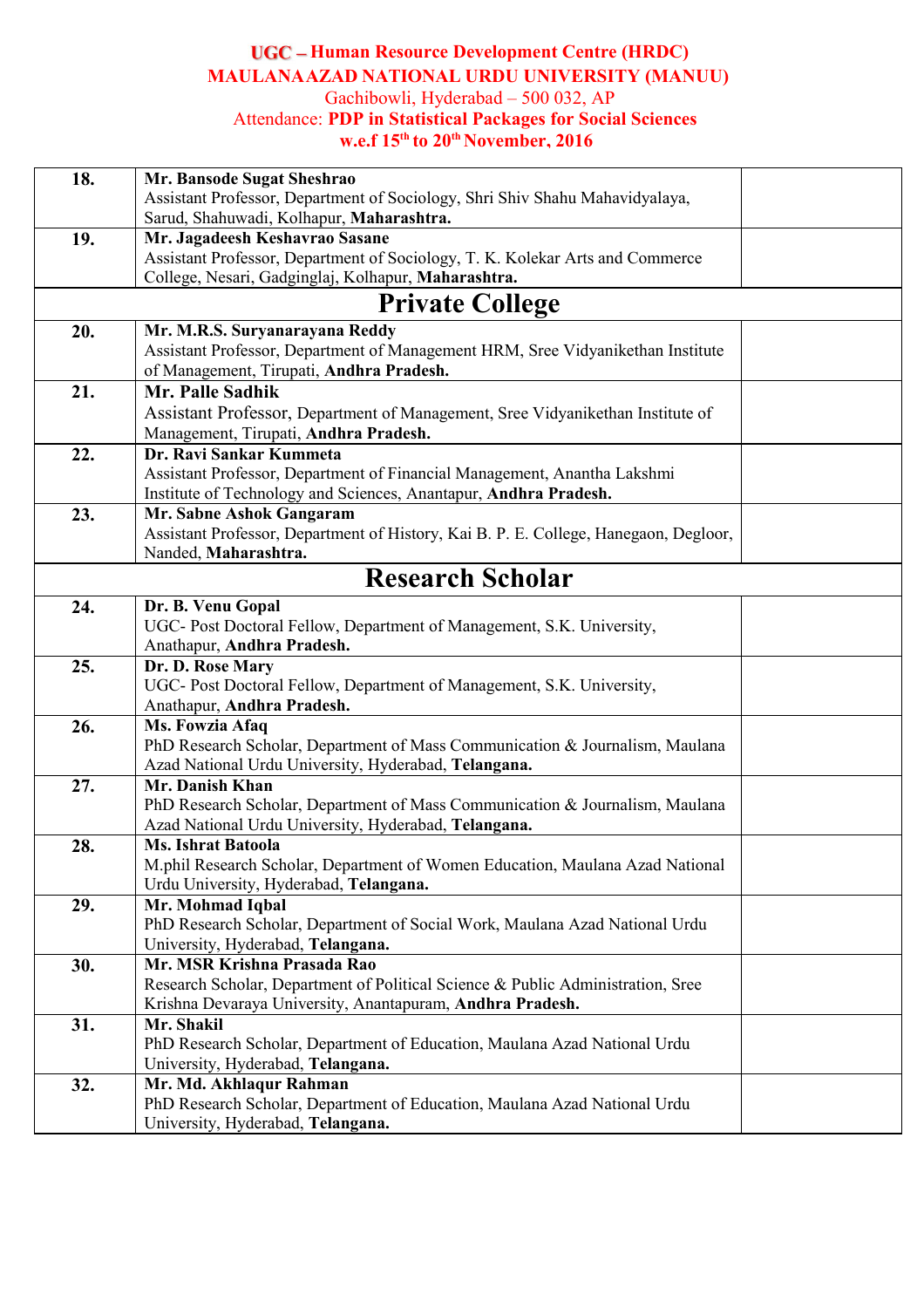#### **MAULANA AZAD NATIONAL URDU UNIVERSITY**

*(A Central University established by an Act of Parliament in*

*1998) Gachibowli, Hyderabad –500 032*

#### *UGC – Human Resource Development Centre (HRDC)*

#### **List of Participants Selected for PDP** in Script Writing **w.e.f 13 th to 18 thMarch , 2017**

|                  | <b>Assistant Professor</b>                                                           |  |  |
|------------------|--------------------------------------------------------------------------------------|--|--|
|                  | Dr. Dastagira Basha Chabnur                                                          |  |  |
| 1.               | Assistant Professor, Department of Political Science, Azad National Urdu University, |  |  |
|                  | Hyderabad, Telangana.                                                                |  |  |
|                  | Dr. K. Nagendra                                                                      |  |  |
| 2.               | Assistant Professor, Department of English, Maulana Azad National Urdu University,   |  |  |
|                  | Hyderabad, Telangana.                                                                |  |  |
|                  | Dr. MA Sami Siddiqui                                                                 |  |  |
| 3.               | Assistant Professor, Department of English, Maulana Azad National Urdu University,   |  |  |
|                  | Hyderabad, Telangana.                                                                |  |  |
|                  | Mr. Mohammad Islam                                                                   |  |  |
| $\overline{4}$ . | Assistant Professor, Department of Computer Science & IT, Maulana Azad National Urdu |  |  |
|                  | University, Hyderabad, Telangana.                                                    |  |  |
|                  | Mr. Mohd. Omar                                                                       |  |  |
| 5.               | Assistant Professor, Department of Computer Science & IT, Maulana Azad National Urdu |  |  |
|                  | University, Hyderabad, Telangana.                                                    |  |  |
|                  | Mr. Mohd. Rafeeq                                                                     |  |  |
| 6.               | Assistant Professor, Department of Computer Science & IT, Maulana Azad National Urdu |  |  |
|                  | University, Hyderabad, Telangana.                                                    |  |  |
|                  |                                                                                      |  |  |

# **Research Scholar**

|      | <b>Ms. Ishrat Jahan</b>                                                                |
|------|----------------------------------------------------------------------------------------|
| 7.   | Research Scholar, Department of English, Maulana Azad National Urdu University,        |
|      | Hyderabad, Telangana.                                                                  |
|      | Ms. Huda Majeed                                                                        |
| 8.   | Research Scholar, Department of English, Maulana Azad National Urdu University,        |
|      | Hyderabad, Telangana.                                                                  |
|      | <b>Ms. Olfat Ahmad Sagheer</b>                                                         |
| 9.   | Research Scholar, Department of English, Maulana Azad National Urdu University,        |
|      | Hyderabad, Telangana.                                                                  |
|      | Mr. Mudasir Ahmad Gori                                                                 |
|      | 10. Research Scholar, Department of English, Maulana Azad National Urdu University,    |
|      | Hyderabad, Telangana.                                                                  |
|      | Mr. Muhammed Aslam K.                                                                  |
| 11.1 | Research Scholar, Department of English, Maulana Azad National Urdu University,        |
|      | Hyderabad, Telangana.                                                                  |
|      | <b>Ms. Farheen Fatima</b>                                                              |
| 12.  | PhD Research Scholar, Department of English, Maulana Azad National Urdu University,    |
|      | Hyderabad, Telangana.                                                                  |
|      | Ms. Fowzia Afaq                                                                        |
|      | 13. PhD Research Scholar, Department of Mass Communication & Journalism, Maulana Azad  |
|      | National Urdu University, Hyderabad, Telangana.                                        |
|      | Mr. Md. Zishan                                                                         |
|      | 14. PhD Research Scholar, Department of Mass Communication & Journalism, Maulana Azad  |
|      | National Urdu University, Hyderabad, Telangana.                                        |
| 15.  | <b>Ms. Farhat Sultana</b>                                                              |
|      | PhD Research Scholar, Department of Political Science & Public Administration, Maulana |
|      | Azad National Urdu University, Hyderabad, Telangana.                                   |
|      |                                                                                        |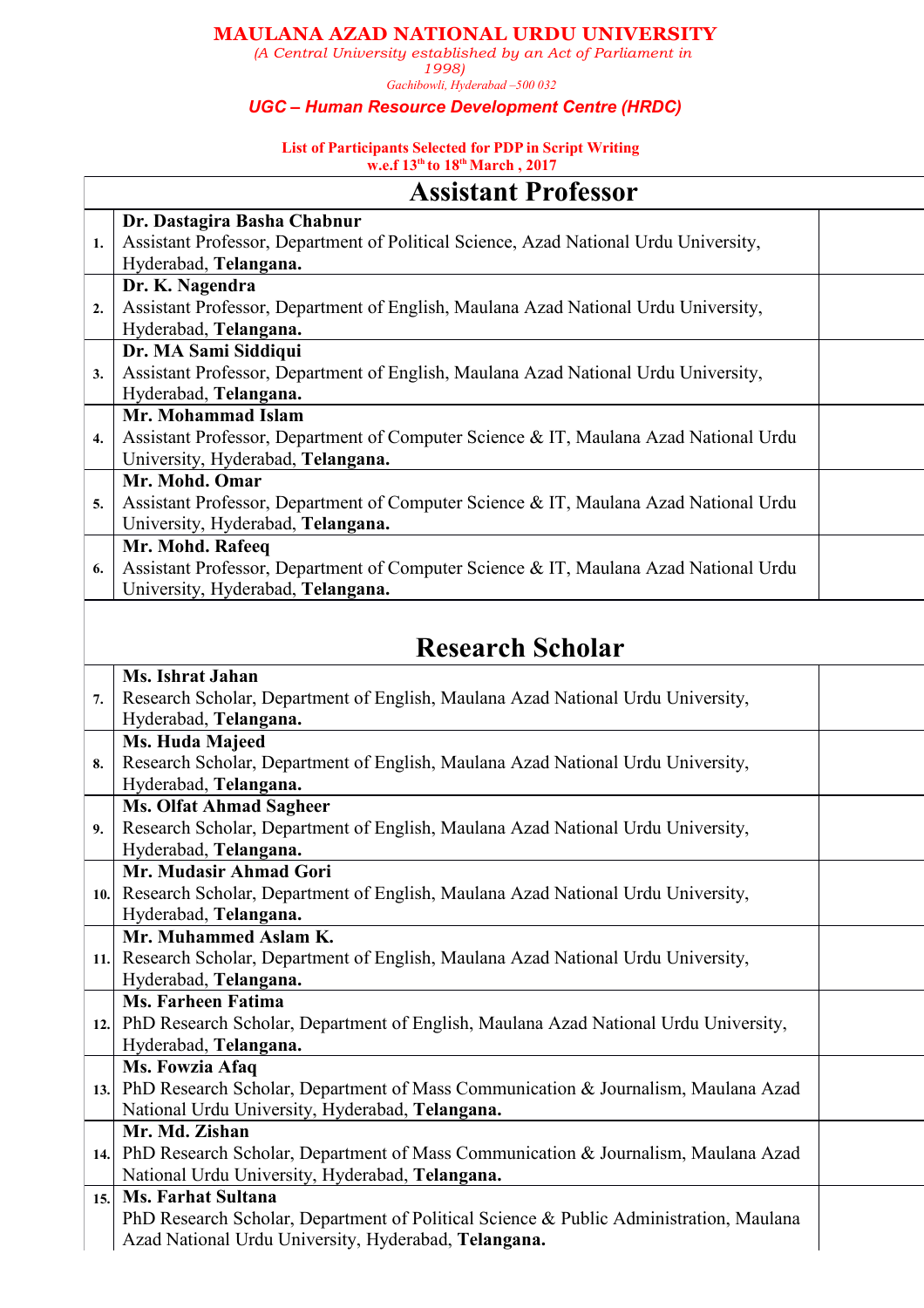### **MAULANA AZAD NATIONAL URDU UNIVERSITY**

*(A Central University established by an Act of Parliament in*

*1998) Gachibowli, Hyderabad –500 032*

#### *UGC – Human Resource Development Centre (HRDC)*

#### **List of Participants Selected for PDP in Script Writing w.e.f 13 th to 18 thMarch , 2017**

|  |      | <b>Ms. Farheen Nazneen</b>                                                                  |  |
|--|------|---------------------------------------------------------------------------------------------|--|
|  |      | 16. PhD Research Scholar, Department of Political Science & Public Administration, Maulana  |  |
|  |      | Azad National Urdu University, Hyderabad, Telangana.                                        |  |
|  |      | <b>Ms. Ahmedi Begum</b>                                                                     |  |
|  |      | 17. PhD Research Scholar, Department of Political Science & Public Administration, Maulana  |  |
|  |      | Azad National Urdu University, Hyderabad, Telangana.                                        |  |
|  |      | <b>Ms. Sameena Tabassum</b>                                                                 |  |
|  |      | 18. Research Scholar, Department of Political Science & Public Administration, Maulana Azad |  |
|  |      | National Urdu University, Hyderabad, Telangana.                                             |  |
|  |      | Mr. Md. Jeelani                                                                             |  |
|  |      | 19. PhD Research Scholar, Department of Political Science & Public Administration, Maulana  |  |
|  |      | Azad National Urdu University, Hyderabad, Telangana.                                        |  |
|  |      | Ms. Ayesha Jabeen                                                                           |  |
|  |      | 20. PhD Research Scholar, Department of Women Education, Maulana Azad National Urdu         |  |
|  |      | University, Hyderabad, Telangana.                                                           |  |
|  |      | Ms. Saleha Begum                                                                            |  |
|  |      | 21. PhD Research Scholar, Department of Women Education, Maulana Azad National Urdu         |  |
|  |      | University, Hyderabad, Telangana.                                                           |  |
|  |      | Ms. Rasia Nayeem Hashmi                                                                     |  |
|  | 22.  | PhD Research Scholar, Department of Women Education, Maulana Azad National Urdu             |  |
|  |      | University, Hyderabad, Telangana.                                                           |  |
|  |      | Mr. Syed Immamul Ansarullah                                                                 |  |
|  | 23.  | PhD Research Scholar, Department of Computer Science & IT, Maulana Azad National            |  |
|  |      | Urdu University, Hyderabad, Telangana.                                                      |  |
|  |      | Mr. Syed Mohsin Saif                                                                        |  |
|  |      | 24. PhD Research Scholar, Department of Computer Science & IT, Maulana Azad National        |  |
|  |      | Urdu University, Hyderabad, Telangana.                                                      |  |
|  |      | <b>Ms. Ziema Mushtaq</b>                                                                    |  |
|  | 25.  | PhD Research Scholar, Department of Computer Science & IT, Maulana Azad National            |  |
|  |      | Urdu University, Hyderabad, Telangana.                                                      |  |
|  |      | Mr. Hamza Mutaher                                                                           |  |
|  |      | 26. PhD Research Scholar, Department of Computer Science & IT, Maulana Azad National        |  |
|  |      | Urdu University, Hyderabad, Telangana.                                                      |  |
|  |      | Mr. Shakil                                                                                  |  |
|  | 27.  | PhD Research Scholar, Department of Education, Maulana Azad National Urdu University,       |  |
|  |      | Hyderabad, Telangana.                                                                       |  |
|  |      | Mr. Abdul Basit Ansari                                                                      |  |
|  |      | 28. PhD Research Scholar, Department of Education & Training, Maulana Azad National Urdu    |  |
|  |      | University, Hyderabad, Telangana.                                                           |  |
|  |      | Mr. Mohammad Akbarul Qadri                                                                  |  |
|  | 29.1 | Research Scholar                                                                            |  |
|  |      | Department of Education, University of Madras, Chennai.                                     |  |
|  |      | Mr. Imtiyaz Ahmad Wani                                                                      |  |
|  | 30.  | Research Scholar, Department of Mathematics, Maulana Azad National Urdu University,         |  |
|  |      | Hyderabad, Telangana.                                                                       |  |
|  |      | Mr. Rayees Ahmad                                                                            |  |
|  | 31.  | Research Scholar, Department of Mathematics, Maulana Azad National Urdu University,         |  |
|  |      | Hyderabad, Telangana.                                                                       |  |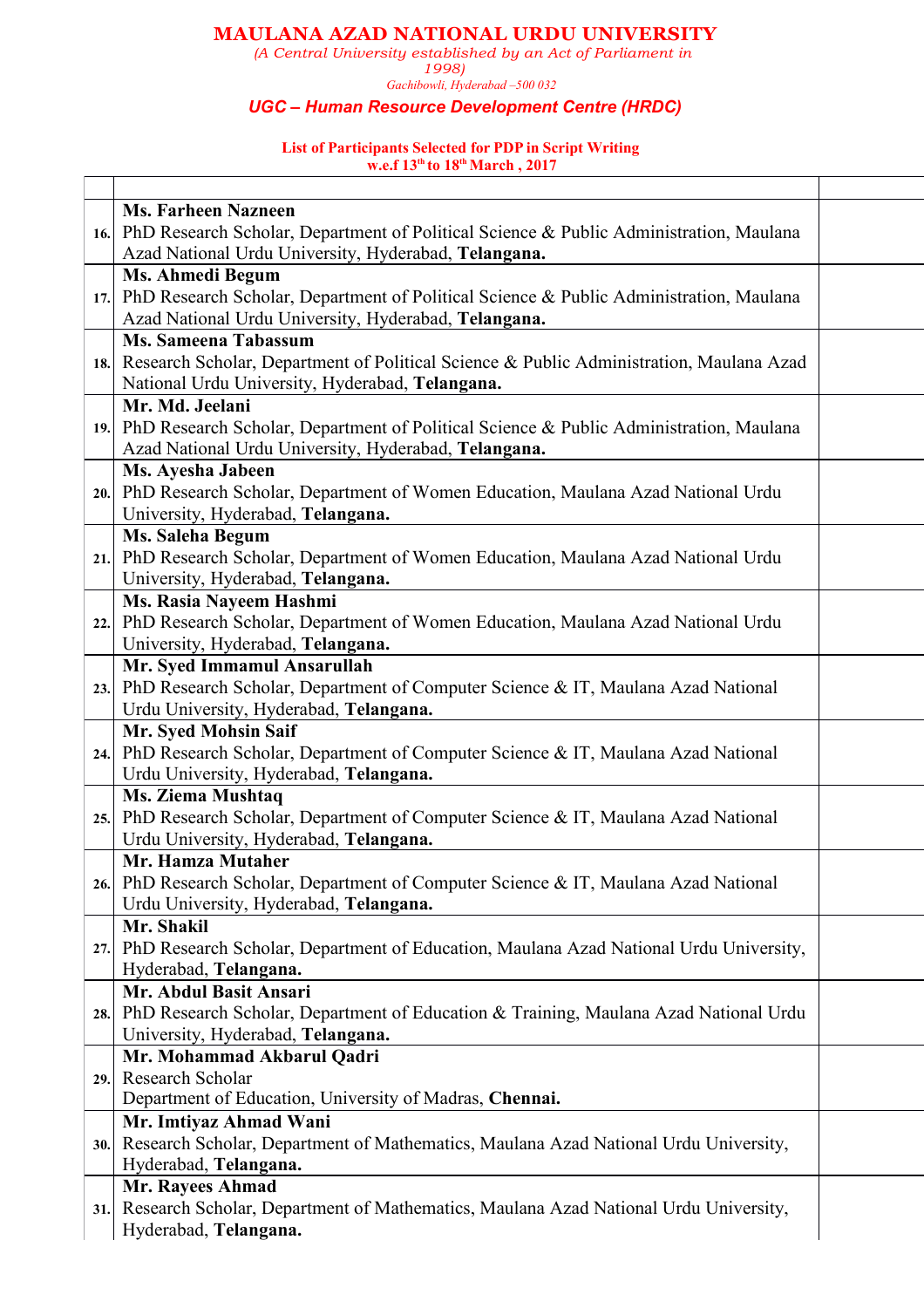#### **Human Resource Development Centre (HRDC) MAULANA AZAD NATIONAL URDU UNIVERSITY (MANUU)** *Gachibowli, Hyderabad – 500 032, AP* Attendance: **INDUCTION PROGRAMME FOR NEWLY APPOINTED ASSISTANT PROFESSORS, w.e.f 17 th to 22 ndOctober, 2016**

| 1.  | Dr. Mohammed Abdul Sami Siddiqui                                                                      |  |
|-----|-------------------------------------------------------------------------------------------------------|--|
|     | Assistant Professor of English, Dept. of English, Maulana Azad National Urdu<br>University, Hyderabad |  |
| 2.  | Dr. K. Nagendra                                                                                       |  |
|     | Assistant Professor of English, Dept. of English, Maulana Azad National Urdu                          |  |
|     | University, Hyderabad                                                                                 |  |
| 3.  | Dr. Reshma Nikhat                                                                                     |  |
|     | Assistant Professor of Management, Dept. of Management, Maulana Azad                                  |  |
|     | National Urdu University, Hyderabad                                                                   |  |
| 4.  | Dr. Shaik Mahaboob Basha                                                                              |  |
|     | Assistant Professor of History, Directorate Distance Education, Maulana Azad                          |  |
|     | National Urdu University, Hyderabad                                                                   |  |
| 5.  | Dr. Abdul Majeed Qadeer Khwaja                                                                        |  |
|     | Assistant Professor of slamic Studies, Directorate Distance Education, Maulana                        |  |
|     | Azad National Urdu University, Hyderabad                                                              |  |
| 6.  | Dr. Md. Afroz Alam                                                                                    |  |
|     | Assistant Professor of Education, Dept. of Education & Training, Maulana Azad                         |  |
|     | National Urdu University, Hyderabad                                                                   |  |
| 7.  | Dr. Abdul Jabbar S.                                                                                   |  |
|     | Assistant Professor of Education, Dept. of Education & Training, Maulana Azad                         |  |
|     | National Urdu University, Hyderabad                                                                   |  |
| 8.  | Mr. Syed Mohd. Fazalul Haque                                                                          |  |
|     | Assistant Professor of Computer Science Engineering, Polytechnic, Hyderabad,                          |  |
|     | Maulana Azad National Urdu University                                                                 |  |
| 9.  | Ms. Asiya Jaleel                                                                                      |  |
|     | Assistant Professor, Dept. of Information Technology, Polytechnic, Hyderabad,                         |  |
|     | Maulana Azad National Urdu University                                                                 |  |
| 10. | Mr. Mohd Yousuf                                                                                       |  |
|     | Assistant Professor of Information Technology, Polytechnic, Hyderabad,                                |  |
|     | Maulana Azad National Urdu University                                                                 |  |
| 11. | Ms. Hajira Fatima                                                                                     |  |
|     | Assistant Professor, Electronics Communication Engineering, Polytechnic,                              |  |
|     | Hyderabad, Maulana Azad National Urdu University                                                      |  |
| 12. | Dr. Syed Nurussyidyn Madani                                                                           |  |
|     | Assistant Professor, Civil Engineering, Polytechnic, Bangalore, Maulana Azad                          |  |
| 13. | National Urdu University                                                                              |  |
|     | Dr. Mohammad Shahjade<br>Assistant Professor of Mathematics, Polytechnic, Bangalore, Maulana Azad     |  |
|     | National Urdu University                                                                              |  |
| 14. | Dr. Ritesh Kumar                                                                                      |  |
|     | Assistant Professor of Physics, Polytechnic, Bangalore, Maulana Azad National                         |  |
|     | Urdu University                                                                                       |  |
| 15. | Mr. Zahir Abbas Khan                                                                                  |  |
|     | Assistant Professor, Computer Science Engineering, Polytechnic, Bangalore,                            |  |
|     | Maulana Azad National Urdu University                                                                 |  |
| 16. | Mr. Mohd Ahsan Siddiqui                                                                               |  |
|     | Assistant Professor, Computer Science Engineering, Polytechnic, Darbhanga,                            |  |
|     | Maulana Azad National Urdu University                                                                 |  |
| 17. | Mr. Mohd Asifuddola                                                                                   |  |
|     | Assistant Professor, Electronics & Communication Engineering, Polytechnic,                            |  |
|     | Darbhanga, Maulana Azad National Urdu University                                                      |  |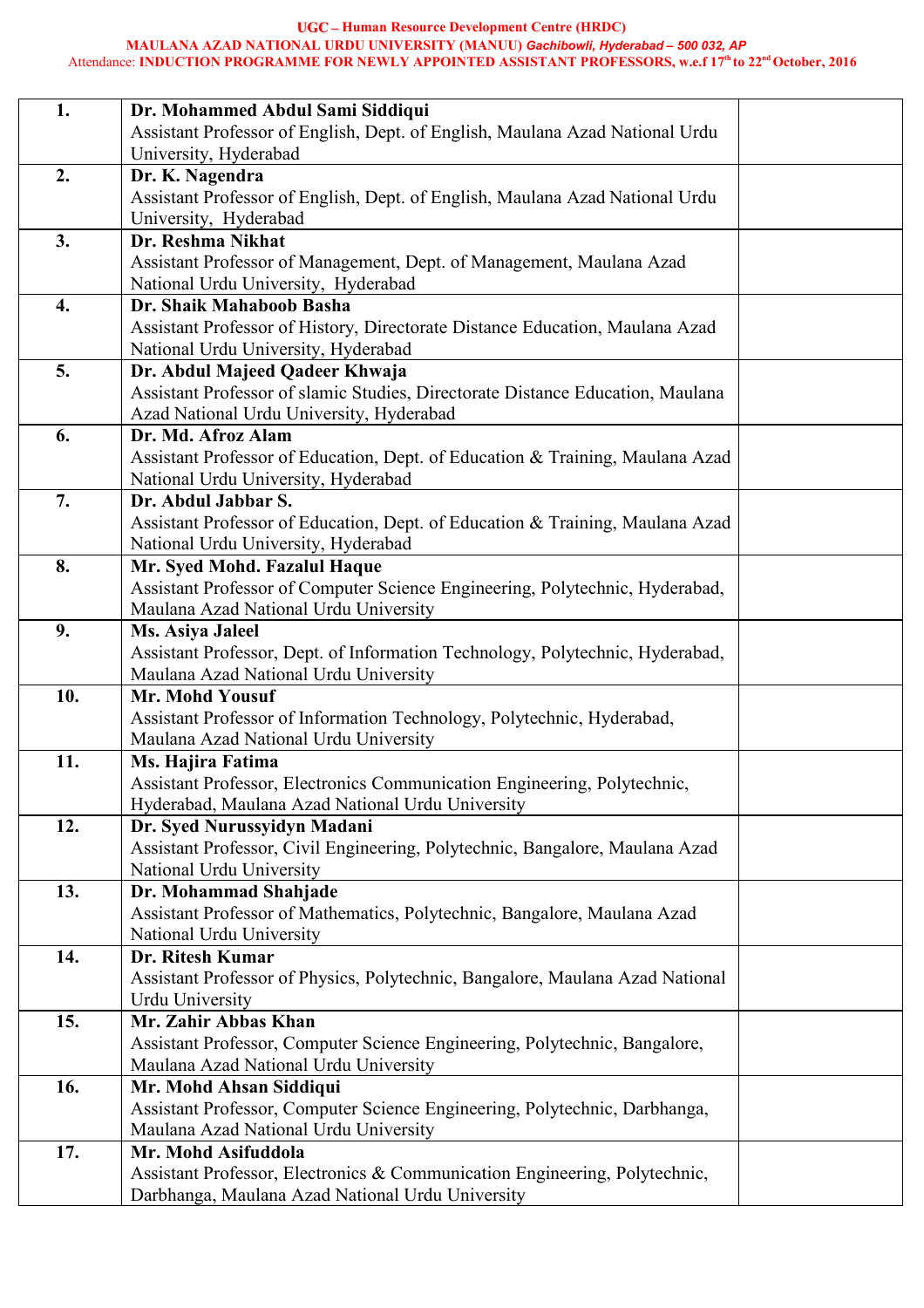**Human Resource Development Centre (HRDC)**

#### **MAULANA AZAD NATIONAL URDU UNIVERSITY (MANUU)** *Gachibowli, Hyderabad – 500 032, AP*

#### Attendance: **INDUCTION PROGRAMME FOR NEWLY APPOINTED ASSISTANT PROFESSORS, w.e.f 17 th to 22 ndOctober, 2016**

| 18. | Mr. Tufail Ahmad Zulfi                                                                                |  |
|-----|-------------------------------------------------------------------------------------------------------|--|
|     | Assistant Professor, Electronics & Communication Engineering, Polytechnic,                            |  |
|     | Darbhanga, Maulana Azad National Urdu University                                                      |  |
| 19. | Dr. Khaleel Ahmad                                                                                     |  |
|     | Assistant Professor of Computer Science & Information Technology, Dept. of                            |  |
|     | CS&IT, Maulana Azad National Urdu University, Hyderabad                                               |  |
| 20. | Dr. Bonthu Kotaiah                                                                                    |  |
|     | Assistant Professor of Computer Science & Information Technology, Dept. of                            |  |
|     | CS&IT, Maulana Azad National Urdu University, Hyderabad                                               |  |
| 21. | <b>Ms. Khaleda Afroaz</b>                                                                             |  |
|     | Assistant Professor of Computer Science & Information Technology, Dept. of                            |  |
|     | CS&IT, Maulana Azad National Urdu University, Hyderabad                                               |  |
| 22. | Mr. Mohd Omar                                                                                         |  |
|     | Assistant Professor of Computer Science & Information Technology, Dept. of                            |  |
|     | CS&IT, Maulana Azad National Urdu University, Hyderabad                                               |  |
| 23. | Mr. Ahmad Talha Siddiqui                                                                              |  |
|     | Assistant Professor of Computer Science & Information Technology, Dept. of                            |  |
|     | CS&IT, Maulana Azad National Urdu University, Hyderabad                                               |  |
| 24. | Ms. Afrah Fathima                                                                                     |  |
|     | Assistant Professor of Computer Science & Information Technology, Dept. of                            |  |
|     | CS&IT, Maulana Azad National Urdu University, Hyderabad                                               |  |
| 25. | Mrs. Ira Khan                                                                                         |  |
|     | Assistant Professor of Botany, Dept. of Botany, Maulana Azad National Urdu                            |  |
|     | University, Hyderabad                                                                                 |  |
| 26. | Dr. Rizwan-Ul-Haq Ansari                                                                              |  |
|     | Assistant Professor of Physics, Dept. of Physics, Maulana Azad National Urdu<br>University, Hyderabad |  |
| 27. | Dr. Masroor Fatima                                                                                    |  |
|     | Assistant Professor of Zoology, Dept. of Zoology, Maulana Azad National Urdu                          |  |
|     | University, Hyderabad                                                                                 |  |
| 28. | Dr. Afroz                                                                                             |  |
|     | Assistant Professor of Mathematics, Dept. of Mathematics, Maulana Azad                                |  |
|     | National Urdu University, Hyderabad                                                                   |  |
| 29. | Dr. Qasimullah                                                                                        |  |
|     | Assistant Professor of Chemistry, Dept. of Chemistry, Maulana Azad National                           |  |
|     | Urdu University, Hyderabad                                                                            |  |
| 30. | Dr.Md.Aftab Alam                                                                                      |  |
|     | Assistant Professor of Social Work, Dept. of Social Work, Maulana Azad                                |  |
|     | National Urdu University, Hyderabad                                                                   |  |
| 31. | Dr. Saheed                                                                                            |  |
|     | Assistant Professor of Sociology, Dept. of Sociology, Maulana Azad National                           |  |
|     | Urdu University, Hyderabad                                                                            |  |
| 32. | Mr. Md. Zulquar Nain                                                                                  |  |
|     | Assistant Professor of Economics, Dept. of Economics, Maulana Azad National                           |  |
|     | Urdu University, Hyderabad                                                                            |  |
| 33. | Dr. Syed Hasan Qayed                                                                                  |  |
|     | Assistant Professor of Economics, Dept. of Economics, Maulana Azad National                           |  |
|     | Urdu University, Hyderabad                                                                            |  |
| 34. | <b>Ms. Shabana Farheen</b>                                                                            |  |
|     | Assistant Professor of Political Science, Dept. of Political Science, Maulana                         |  |
|     | Azad National Urdu University, Hyderabad                                                              |  |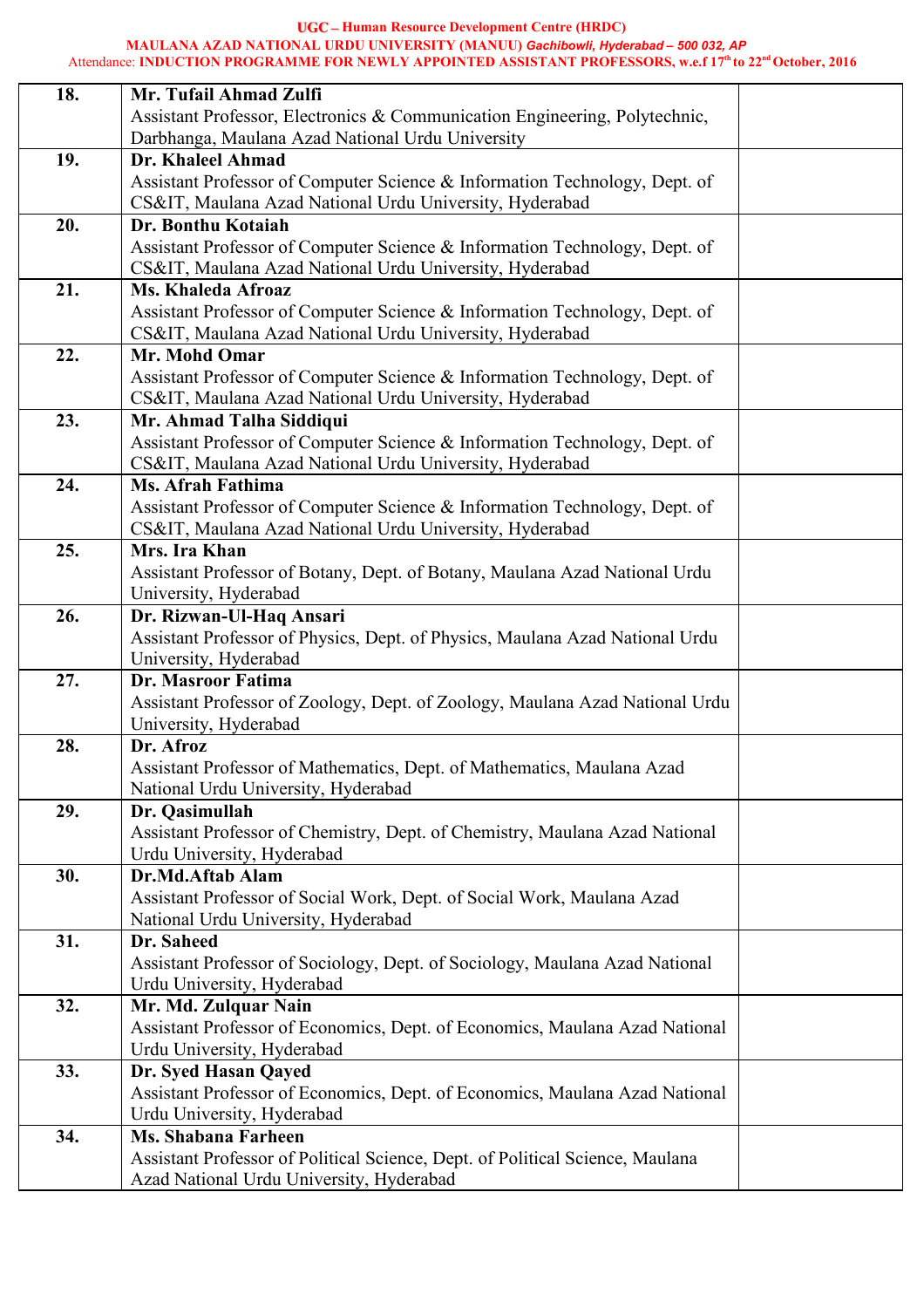**Human Resource Development Centre (HRDC)**

#### **MAULANA AZAD NATIONAL URDU UNIVERSITY (MANUU)** *Gachibowli, Hyderabad – 500 032, AP*

#### Attendance: **INDUCTION PROGRAMME FOR NEWLY APPOINTED ASSISTANT PROFESSORS, w.e.f 17 th to 22 ndOctober, 2016**

| 35. | Mr. Fayaz Ahmad                                                                |
|-----|--------------------------------------------------------------------------------|
|     | Assistant Professor of History, Dept. of History, Maulana Azad National Urdu   |
|     | University, Hyderabad                                                          |
| 36. | Dr. Md. Irfan Ahmed                                                            |
|     | Assistant Professor of Islamic Studies, Dept. of Islamic Studies, Maulana Azad |
|     | National Urdu University, Hyderabad                                            |
| 37. | Mr. A. Subash                                                                  |
|     | Assistant Professor of History, Centre for Deccan Studies, Maulana Azad        |
|     | National Urdu University, Hyderabad                                            |
| 38. | Dr. Joseph Alugula, Assistant Professor of Political Science, (Civil Services  |
|     | Examinations, Residential Coaching Academy), Maulana Azad National Urdu        |
|     | University, Hyderabad                                                          |
| 39. | Dr. Nehal Ahmad Ansari                                                         |
|     | Assistant Professor of Education, College of Teacher Education, Asansol,       |
|     | Maulana Azad National Urdu University                                          |
| 40. | <b>Mr. Chand Ansari</b>                                                        |
|     | Assistant Professor of Education, College of Teacher Education, Darbhanga,     |
|     | Maulana Azad National Urdu University                                          |
| 41. | Dr. Fakhruddin Ali Ahmad                                                       |
|     | Assistant Professor of Education, College of Teacher Education, Darbhanga,     |
|     | Maulana Azad National Urdu University                                          |
| 42. | Mr. Pradeep Kumar                                                              |
|     | Assistant Professor of Education, College of Teacher Education, Sambhal,       |
|     | Maulana Azad National Urdu University                                          |
| 43. | Mr. Shaikh Irfan Jamil                                                         |
|     | Assistant Professor of Education, College of Teacher Education, Bidar, Maulana |
|     | Azad National Urdu University                                                  |
| 44. | Dr. Meenu Dev                                                                  |
|     | Assistant Professor of Education, College of Teacher Education, Nuh (Mewat),   |
|     | Maulana Azad National Urdu University                                          |
| 45. | Dr. Naseem Akhtar                                                              |
|     | Assistant Professor of Urdu, MANUU Arts & Science College for Women,           |
|     | Srinagar (Badgam)                                                              |
| 46. | Dr. Hina Tahir                                                                 |
|     | Assistant Professor of English, MANUU Arts & Science College for Women,        |
|     | Srinagar (Badgam)                                                              |
| 47. | Dr. Shakeel Ahmad                                                              |
|     | Assistant Professor of Islamic Studies, MANUU Arts & Science College for       |
|     | Women, Srinagar (Badgam)                                                       |
| 48. | Mr. Junaid Khan                                                                |
|     | Assistant Professor of Public Administration, MANUU Arts & Science College     |
|     | for Women, Srinagar (Badgam)                                                   |
| 49. | Mr. Khanday Pervaiz Ahmad                                                      |
|     | Assistant Professor of History, MANUU Arts & Science College for Women,        |
|     | Srinagar (Badgam)                                                              |
| 50. | Dr. Aijaz Abdullah Thoker                                                      |
|     | Assistant Professor of Economics, MANUU Arts & Science College for             |
|     | Women, Srinagar (Badgam)                                                       |
|     |                                                                                |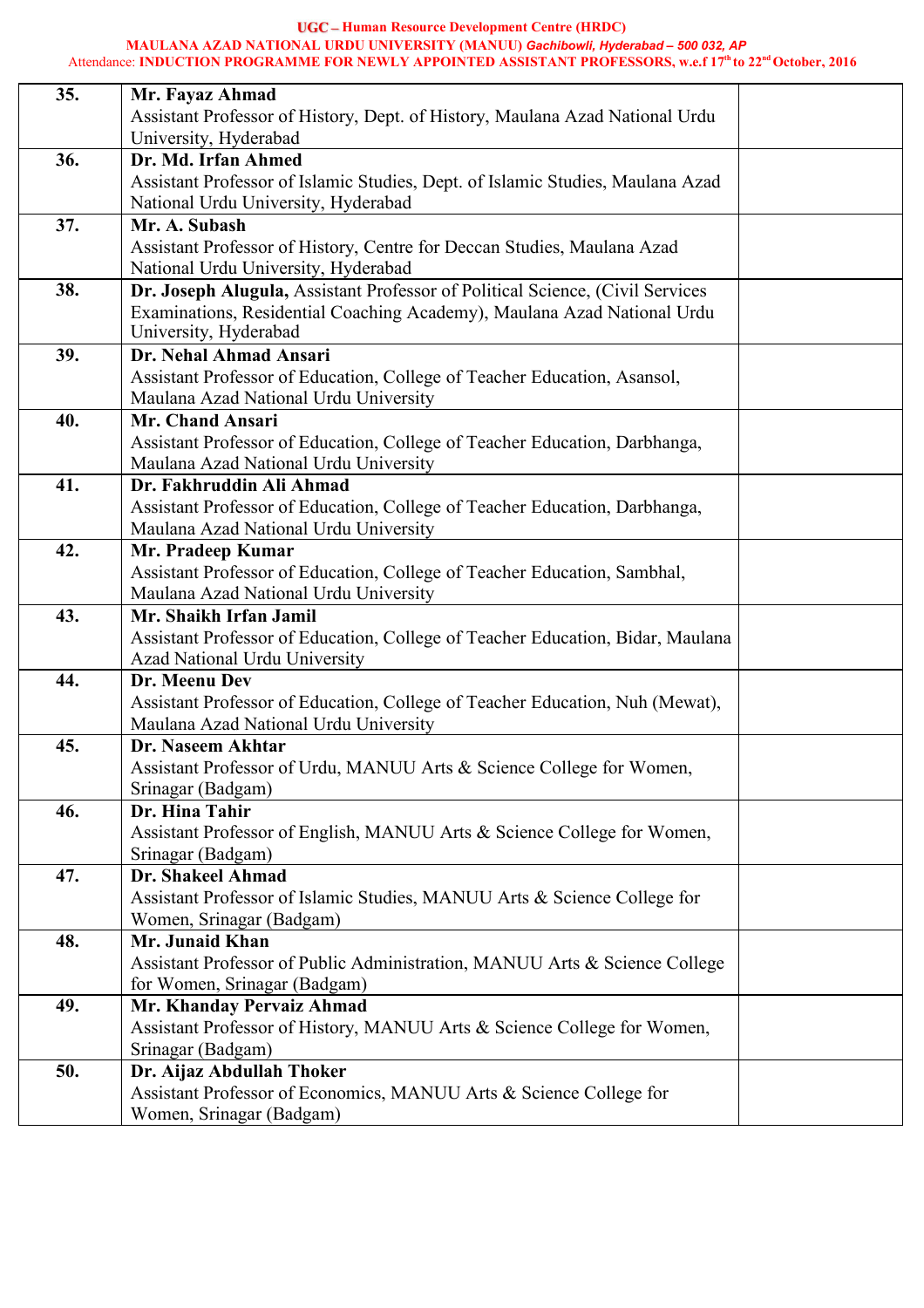### **MAULANA AZAD NATIONAL URDU UNIVERSITY**

*(A Central University established by an Act of Parliament in 1998) Gachibowli, Hyderabad –500 032 UGC – Human Resource Development Centre* **Training Programme on Academic Leadership, From 01 st to 06 thMay, 2017**

| 1.  | Dr. Rashid Farooqui                                          |  |
|-----|--------------------------------------------------------------|--|
|     | Faculty Member, Dept. of Management, Maulana Azad National   |  |
|     | Urdu University, Hyderabad, Telangana.                       |  |
| 2.  | Mr. Saidalavi K.                                             |  |
|     | Faculty Member, Dept. of Management, Maulana Azad National   |  |
|     | Urdu University, Hyderabad, Telangana.                       |  |
| 3.  | <b>Dr. Irshad Ahmad</b>                                      |  |
|     | Faculty Member, Directorate of Distance Education, Maulana   |  |
|     | Azad National Urdu University, Hyderabad, Telangana.         |  |
| 4.  | <b>Mr. Shams Imran</b>                                       |  |
|     | Faculty Member, Directorate of Distance Education, Maulana   |  |
|     | Azad National Urdu University, Hyderabad, Telangana.         |  |
| 5.  | <b>Ms. Nida Yasmeen</b>                                      |  |
|     | Faculty Member, Polytechnic, Maulana Azad National Urdu      |  |
|     | University, Hyderabad, Telangana.                            |  |
| 6.  | <b>Ms. Safia Shaik</b>                                       |  |
|     | Faculty Member, Polytechnic, Maulana Azad National Urdu      |  |
|     | University, Hyderabad, Telangana.                            |  |
| 7.  | Mr. Abdul Hafeez                                             |  |
|     | Faculty Member, Polytechnic, Maulana Azad National Urdu      |  |
|     | University, Hyderabad, Telangana.                            |  |
| 8.  | Mr. A.M.S. Hasan Quadri                                      |  |
|     | Faculty Member, Polytechnic, Maulana Azad National Urdu      |  |
|     | University, Hyderabad, Telangana.                            |  |
| 9.  | <b>Mrs. Zeenat Ara</b>                                       |  |
|     | Faculty Member, Polytechnic, Maulana Azad National Urdu      |  |
|     | University, Hyderabad, Telangana.                            |  |
| 10. | <b>Mr. Fairoz Pasha</b>                                      |  |
|     | Faculty Member, Polytechnic, Maulana Azad National Urdu      |  |
|     | University, Hyderabad, Telangana.                            |  |
| 11. | <b>Mr. Mohammad Islam</b>                                    |  |
|     | Faculty Member, Dept. of CS & IT, Maulana Azad National Urdu |  |
|     | University, Hyderabad, Telangana.                            |  |
| 12. | <b>Mr. Jameel Ahamed</b>                                     |  |
|     | Faculty Member, Dept. of CS & IT, Maulana Azad National Urdu |  |
|     | University, Hyderabad, Telangana.                            |  |
| 13. | <b>Dr. Mugeem Ahmed</b>                                      |  |
|     | Faculty Member, Dept. of CS & IT, Maulana Azad National Urdu |  |
|     | University, Hyderabad, Telangana.                            |  |
| 14. | <b>Mrs. Geeta Pattun</b>                                     |  |
|     | Faculty Member, Dept. of CS & IT, Maulana Azad National Urdu |  |
|     | University, Hyderabad, Telangana.                            |  |
| 15. | <b>Mr. Mohd Rafeeq</b>                                       |  |
|     | Faculty Member, Dept. of CS & IT, Maulana Azad National Urdu |  |
|     | University, Hyderabad, Telangana.                            |  |
| 16. | Mr. Mohatesham Pasha Quadri                                  |  |
|     |                                                              |  |